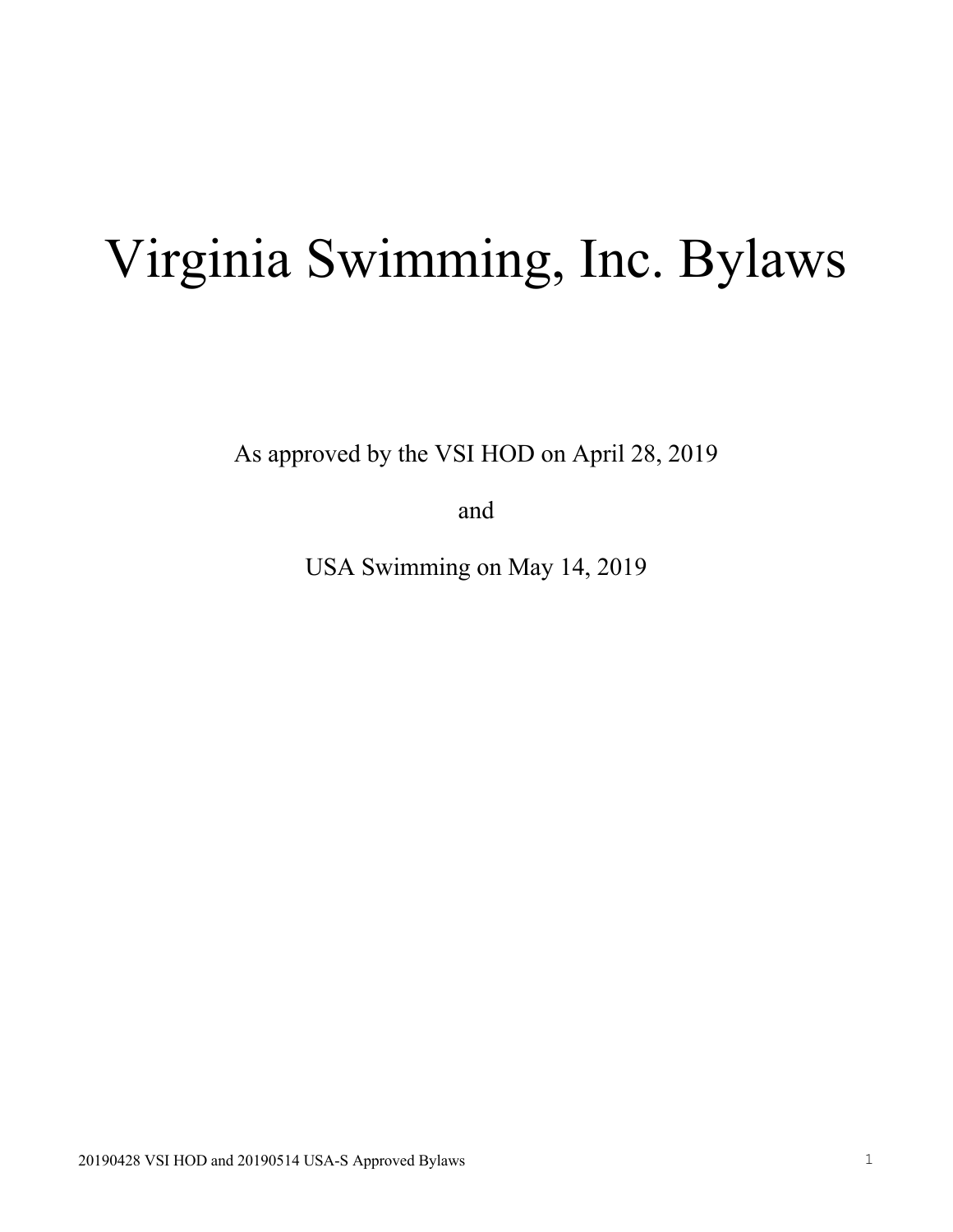## **To the extent these required bylaws conflict with applicable law, applicable law prevails.** ARTICLE 1 NAME, OBJECTIVES, TERRITORY AND JURISDICTION

- 1.1 NAME The name of the corporation shall be Virginia Swimming, Inc. (VSI).
- 1.2 OBJECTIVES The objectives and primary purpose of VSI shall be the education, instruction and training of individuals to develop and improve their capabilities in the sport of swimming. VSI shall promote swimming for the benefit of swimmers of all ages and abilities, in accordance with the standards, rules, regulations, policies and procedures of FINA, USA Swimming, and VSI and its Articles of Incorporation.
- 1.3 GEOGRAPHIC TERRITORY The geographic territory of VSI is as set forth in Article 603 of the USA Swimming Rules and Regulations. VSI shall be divided into competitive subdivisions as indicated in the Policies and Procedures of Virginia Swimming, Inc. (hereafter referred to as the VSI Policies and Procedures).
- 1.4 JURISDICTION VSI shall have jurisdiction over the sport of swimming as delegated to it as a Local Swimming Committee by USA Swimming to conduct swimming programs consistent with VSI's objectives and those of USA Swimming and to sanction, approve, observe and oversee competitive swimming events within the Territory and to conduct competitive swimming events within the Territory, its Region and its Zone (as those terms are defined in Part Six of the USA Swimming Rules and Regulations). VSI shall discharge faithfully its duties and obligations as a Local Swimming Committee of USA Swimming in accordance with these Bylaws, the USA Swimming Rules and Regulations and all applicable policies and procedures.
- 1.5 COMPLIANCE WITH USA SWIMMING AGREEMENTS VSI shall comply with all agreements between VSI and USA Swimming.

## ARTICLE 2 MEMBERSHIP

- 2.1 MEMBERS The membership of VSI shall consist of the clubs, organizations and individuals who have registered with VSI as set forth in the USA Swimming Corporate Bylaws, including the optional categories of seasonal athlete membership seasonal club membership, flex membership, and single event open water athlete membership.
	- .1 MEMBERS A Member's status is subject to the Member's continued satisfaction of the criteria for membership and compliance with the Member's responsibilities under these Bylaws, the USA Swimming Corporate Bylaws, the rules, regulations, policies, procedures and code of conduct of VSI and USA Swimming.
	- .2 MEMBERSHIP A PRIVILEGE NOT A RIGHT Membership in VSI and USA Swimming is a privilege and shall not be interpreted as a right. Membership may be terminated by the Zone Board of Review, the National Board of Review, or the U.S. Center for SafeSport in accordance with Part Four of the USA Swimming Rules and Regulations.

## 2.2 MEMBERS' RESPONSIBILITIES

- .1 COMPLIANCE Each Group and Individual Member shall abide by the codes of conduct and ethics, policies, procedures, rules and regulations adopted by USA Swimming and VSI, including its obligations and responsibilities set forth in these Bylaws.
- .2 RESPONSIBILITY FOR INFRACTIONS A Group Member or Individual Member, as defined in USA Swimming Corporate Bylaws, may be held responsible for infractions of the policies, procedures, rules, regulations or codes of conduct or ethics adopted by USA Swimming or VSI, including its responsibilities as set forth in these Bylaws.

# ARTICLE 3

## DUES AND FEES

3.1 MEMBERSHIP FEES - Membership fees shall be as established in the USA Swimming Corporate Bylaws. Local fees, as permitted, shall be as established by the VSI House of Delegates.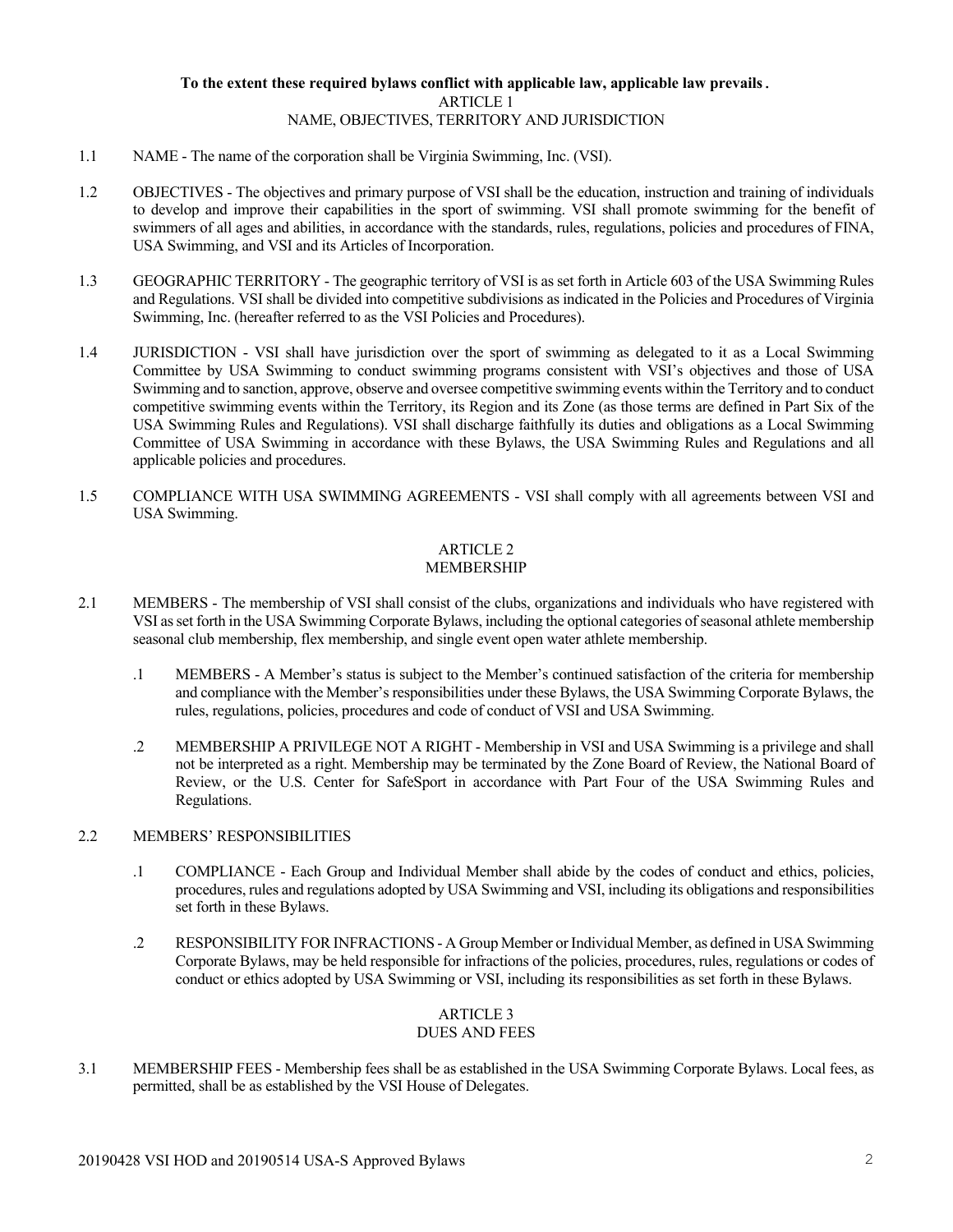## 3.2 SANCTION, APPROVAL AND OTHER FEES

- .1 SANCTION AND APPROVAL FEES The VSI Board of Directors shall establish reasonable fees, procedures, and documentation required of an applicant for a sanction or approval for, or observation of, a swimming competition to be conducted within the Territory.
- .2 SERVICE CHARGES In addition to, or in place of, a sanction or approval fee, the VSI Board of Directors may establish a reasonable service charge consistent with the nature of the event.
- .3 PAYMENT Each applicant for a sanction, approval or observation shall submit with its application the fees and any service charges specified by VSI. If any of the sanction or approval fees or service charges are due at a time following the submission for sanction or approval, the applicant shall promptly pay those fees or service charges to VSI when due in accordance with VSI's fee schedule.
- .4 FINES The VSI House of Delegates may establish fines for noncompliance with policies adopted by the VSI House of Delegates and/or the Board of Directors.
- 3.3 FAILURE TO PAY Membership rights may be suspended in accordance with the USA Swimming Corporate Bylaws (Delinquent Dues and Fees).

# ARTICLE 4

## HOUSE OF DELEGATES

- 4.1 MEMBERS The House of Delegates of VSI shall consist of the Group Member Representatives, the Board of Director Members, Other Members as specified in Section 4.1.5, the Non-Athlete At-Large House Members, and Athlete At-Large House Members appointed.
	- .1 GROUP MEMBER REPRESENTATIVES Each Group Member in good standing shall appoint from its membership four Group Member Representatives and one or more alternates for each. At least one of the Group Member Representatives shall be an Athlete Member at least fourteen (14) years of age. Only another Athlete Member meeting the same qualifications may serve as an alternate for the Group Member Athlete Representative. The appointments shall be in writing, addressed to the Secretary of VSI and duly certified by the chief executive officer or secretary of the appointing Group Member. The appointing Group Member may withdraw one or more of its Group Member Representatives or one or more of its alternates and substitute new Group Member Representatives or new alternates by written notice, addressed to the Secretary of VSI and signed by the chief executive officer or secretary of the appointing Group Member. The representatives of any Group Member are not required to be Individual Members of VSI or USA Swimming.
	- .2 BOARD OF DIRECTORS Board of Director Members as designated in Section 5.
	- .3 NON-ATHLETE AT-LARGE HOUSE MEMBERS Up to ten (10) non-athlete members of the House of Delegates may be appointed as At-Large House Members by the General Chair with the advice and consent of the Board of Directors. At-Large House Members shall hold office from the date of appointment through the conclusion of the annual meeting of the House of Delegates following such appointment or until their successors are appointed to the House of Delegates.
	- .4 ATHLETE AT-LARGE HOUSE MEMBERS A sufficient number of athletes to ensure that Athlete Members constitute at least 20% of the voting membership of the House of Delegates shall be appointed by the General Chair with advice and consent of the Board of Directors and shall hold office from the date of appointment through the conclusion of the annual meeting of the House of Delegates following such appointment or until their successors are appointed to the House of Delegates.
	- .5 OTHER MEMBERS The chair and members] of the Governance Committee, the chair of the Administrative Review Board, the chair of the Operational Risk Committee, the chairs of the operational committees specified in the VSI Policies and Procedures, and the coordinators specified in the VSI Policies and Procedures shall serve as members of VSI House of Delegates.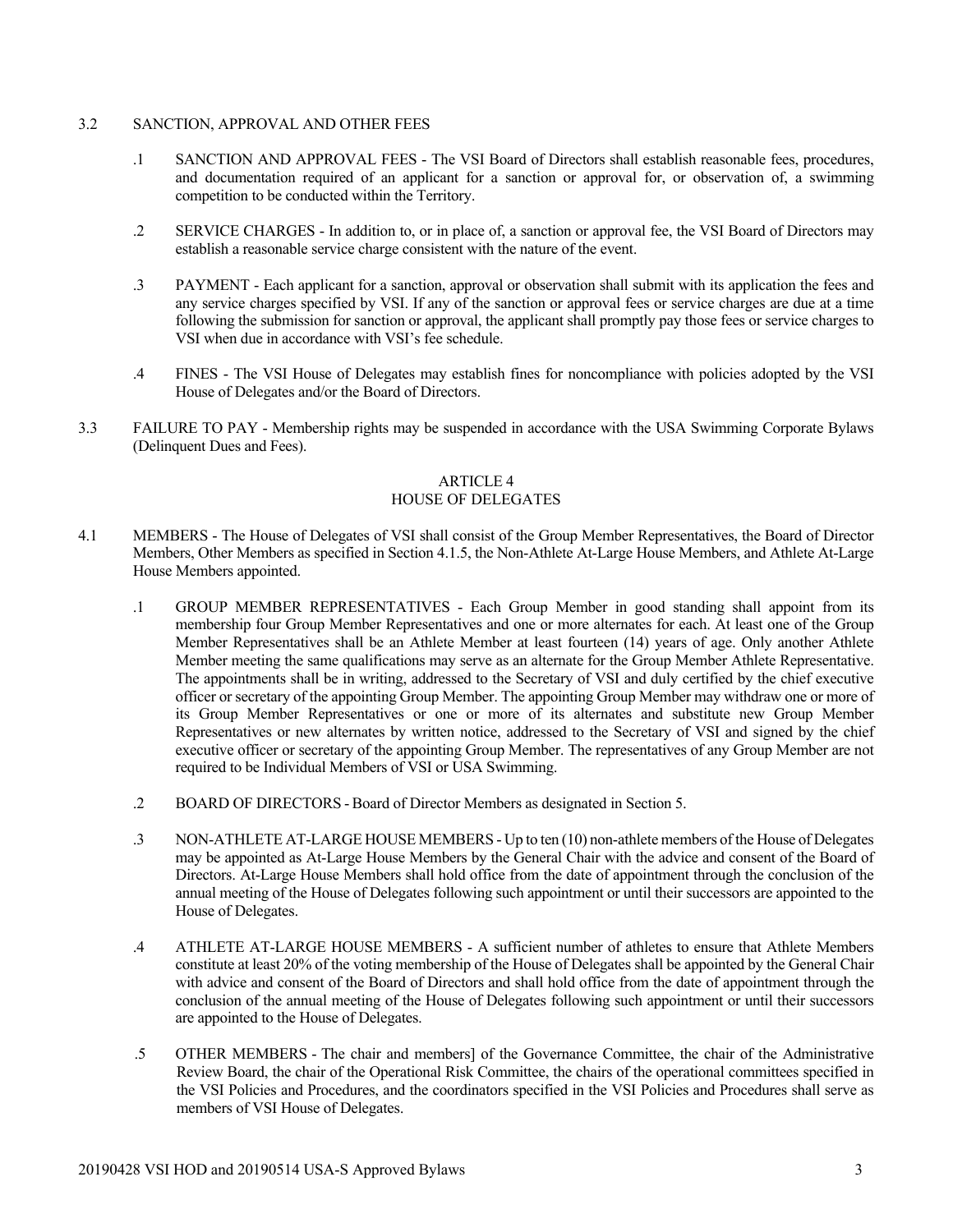- 4.2 ELIGIBILITY Only Individual Members in good standing shall be eligible to be elected or appointed as at-large members of the House of Delegates.
- 4.3 DOUBLE VOTE PROHIBITED An Individual Member entitled to vote in House of Delegates meetings may only have one vote regardless of the number of positions held by such member.
- 4.4 VOICE AND VOTING RIGHTS OF MEMBERS The voice and voting rights of members of the House of Delegates and of individuals shall be as follows:
	- .1 GROUP MEMBER REPRESENTATIVES, BOARD MEMBERS, AT-LARGE HOUSE MEMBERS AND OTHER MEMBERS - Each of the Group Member Representatives, the Board Members, the At-Large House Members and other members shall have both voice and vote in meetings of the House of Delegates.
	- .2 INDIVIDUALS Individuals who are not members of the House of Delegates may attend open meetings of the House of Delegates and its committees and be heard at the discretion of the presiding officer.
- 4.5 DUTIES AND POWERS The House of Delegates shall oversee the establishment of policies, procedures and programs. In addition to the duties and powers prescribed in the USA Swimming Rules and Regulations, USA Swimming Corporate Bylaws, or elsewhere in these Bylaws, the House of Delegates shall:
	- .1 Elect the officers and members of the Administrative Review Board;
	- .2 Review, modify and adopt the annual budget of VSI recommended by the Board of Directors;
	- .3 Call regular and special meetings of the House of Delegates;
	- .4 Ratify or prospectively modify or rescind policy and program established by the Board of Directors, except any action or authorization by the Board of Directors with respect to contracts or upon which any person may have relied shall not be modified or rescinded;
	- .5 Establish joint administrative committees, or undertake joint activities with other sports organizations where deemed helpful or necessary by VSI;
	- .6 Amend the Bylaws of VSI in accordance with Section 9.3; and
	- .7 Remove from office any persons elected by the House of Delegates (Board Members, members of the Administrative Review Board, or committee chairs or coordinators) who have failed to attend to their official duties or member responsibilities or have done so improperly, or who would be subject to penalty by the Zone Board of Review for any of the reasons set forth in Article 404.1.3 of USA Swimming Rules and Regulations. However, no such individual may be removed without receiving thirty (30) days' written notice by the Secretary or other officer designated by the House of Delegates specifying the alleged deficiency in the performance of the member's responsibilities or specific official duties or other reason and an opportunity to respond in writing within twenty (20) days to such allegations.
- 4.6 ANNUAL AND REGULAR MEETINGS The annual meeting of the House of Delegates of VSI shall be held in the spring. Regular meetings of the House of Delegates may be held in accordance with a schedule adopted by the House of Delegates.
- 4.7 SPECIAL MEETINGS Special meetings of the House of Delegates may be called by the Board of Directors or the General Chair. Should the Board of Directors or the General Chair fail to call the annual or scheduled regular meetings or should a special meeting be appropriate or helpful, a meeting of the House of Delegates may be called by a petition signed by at least eight (8) group members of the House of Delegates. A special meeting of the House of Delegates must be held within forty-five (45) days of receipt of the petition.
- 4.8 MEETING LOCATION AND TIME All meetings of the House of Delegates shall take place at a site within the Territory. The House of Delegates or the Board of Directors shall determine the location and time of all meetings of the House of Delegates.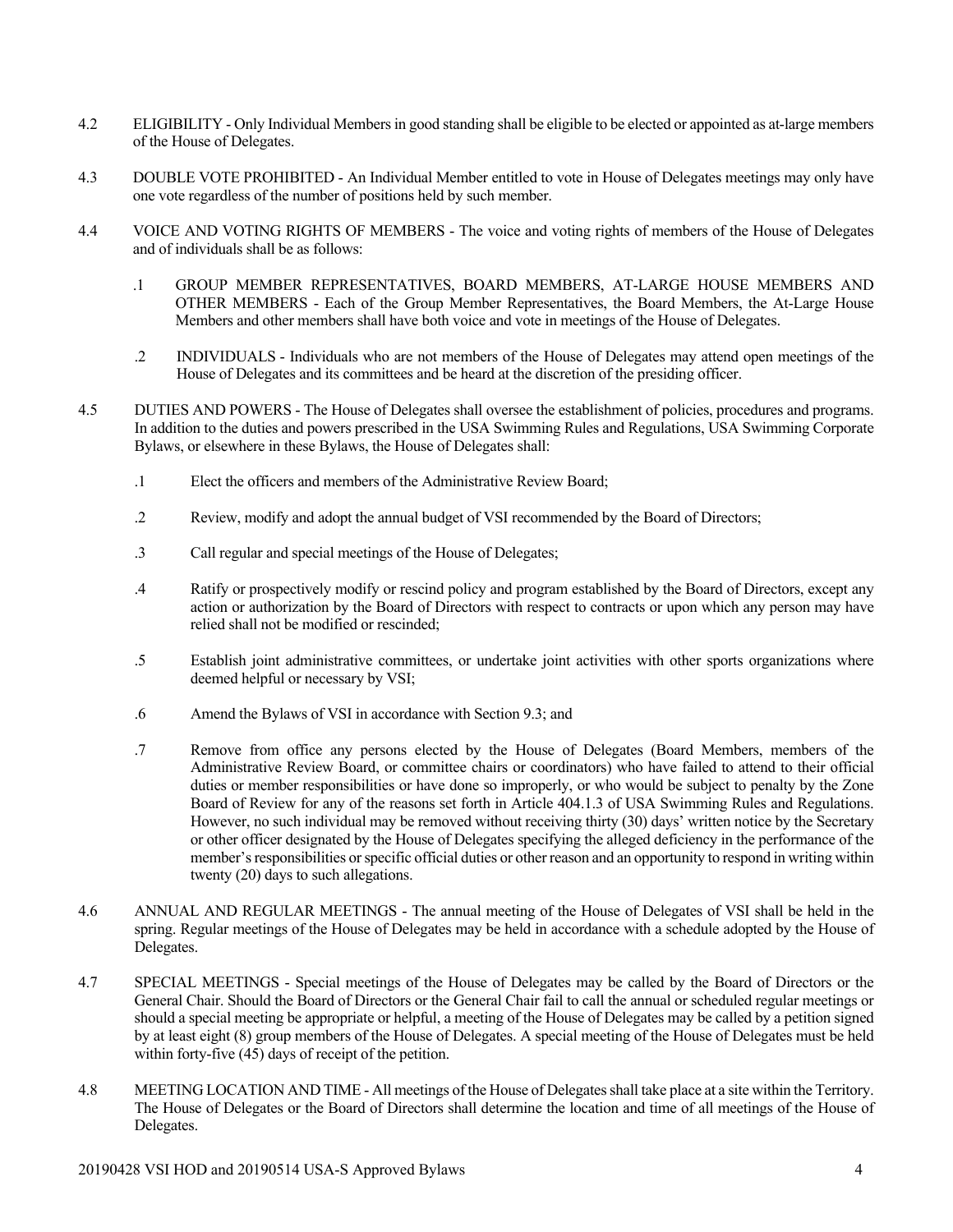- 4.9 OPEN MEETINGS/CLOSED SESSIONS House of Delegates meetings shall be open to all members of VSI. Issues pertaining to personnel, disciplinary action, legal, tax or similar affairs of VSI shall be deliberated and decided in a closed session which only House of Delegates members may attend. By a majority vote, the House of Delegates may decide to go into closed session on any matter deserving of confidential treatment or of personal concern to any member of the House of Delegates.
- 4.10 QUORUM A quorum of the House of Delegates shall consist of those members present and voting.
- 4.11 VOTING Except as otherwise provided in these Bylaws or the Parliamentary Authority, all motions, orders and other propositions coming before the House of Delegates shall be determined by a majority vote.
- 4.12 PROXY VOTE Voting by proxy in any meeting of the House of Delegates shall not be permitted.
- 4.13 NOTICES
	- .1 TIME Not less than twenty (20) days' written notice shall be given to each member of the House of Delegates for any annual, regular or special meeting of the House of Delegates. See Section 14.1.3 for the various permitted means of notice.
	- .2 INFORMATION The notice of a meeting shall contain the time, date and site. For special meetings of the House of Delegates, the expected purpose (which may be general) of the meeting shall be stated. If an expected purpose is the amendment of the Bylaws, a copy of the proposed amendment shall be included in the notice. Failure to have included in the notice any germane amendments subsequently adopted by the House of Delegates at the noticed meeting shall not be the basis for any claim that the amendments as so adopted are invalid.

#### ARTICLE 5 BOARD OF DIRECTORS

- 5.1 MEMBERS The Board of Directors shall consist of the following officers, committee chairs, and representatives of VSI, together with those additional members designated in Sections 5.2 and 5.3:
	- .1 General Chair
	- .2 Administrative Vice-Chair
	- .3 Finance Vice-Chair
	- .4 Coach Representatives (2)
	- .5 Athlete Representatives (2)
	- .6 Secretary (The VSI Administrative Assistant shall serve as the secretary)
	- .7 Treasurer
	- .8 Senior Vice-Chair
	- .9 Age Group Vice-Chair
	- .10 Safe Sport Chair
	- .11 At-Large Non-Athlete Board Members (2)
	- .12 At-Large Athlete Board Members (2)
- 5.2 AT-LARGE BOARD MEMBERS The House of Delegates shall elect two (2) At-Large Non-Athlete positions. Any reduction in the number of At-Large Board Members shall not take effect until the terms of office of the incumbents expire or become vacant. Additionally, a sufficient number of athlete members shall be appointed as At-Large Board Members such that athletes constitute at least twenty percent (20%) of the voting membership of the Board of Directors at any given time (taking into account the Athlete Representatives). The Athlete At-Large Board Members shall meet the same requirements as the Athlete Representatives set forth in Section 6.2.1. All At-Large Board Members shall assume office on September 1 and shall serve until their successors are elected or appointed.
- 5.3 EX-OFFICIO MEMBERS The following persons shall be ex-officio members of the Board of Directors:
	- .1 The Immediate Past General Chair of VSI, if the individual is in good standing.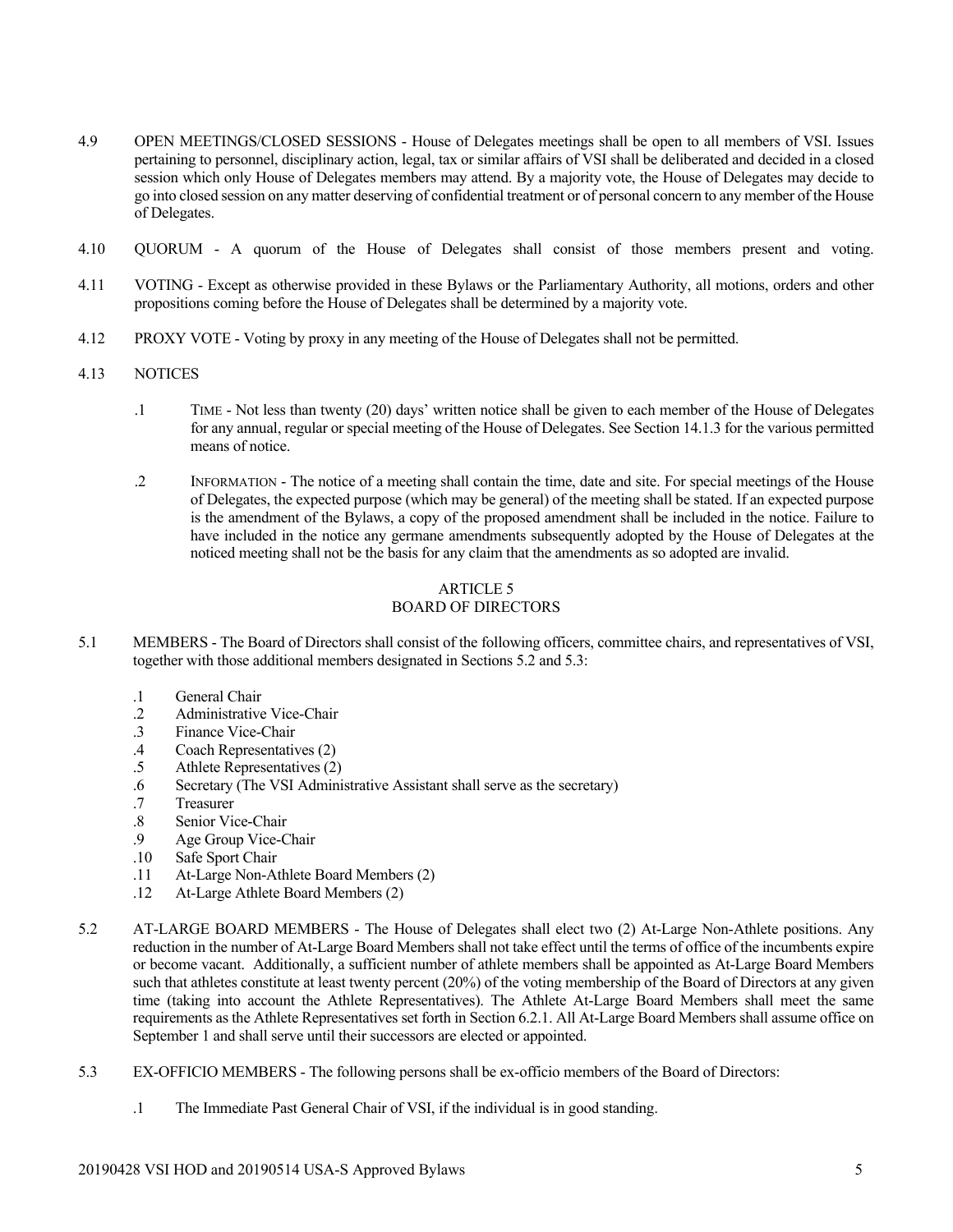.2 The VSI Executive Director.

## 5.4 LIMITATIONS -

- .1 No more than three (3) Members of any Group Member shall serve on the Board of Directors at any time. This limitation shall be applied separately as to Athlete Members and Non-Athlete Members.
- .2 No employee of VSI may serve as a voting member of the Board of Directors.
- 5.5 VOICE AND VOTING RIGHTS OF BOARD MEMBERS The voice and voting rights of Board Members and individuals shall be as follows:
	- .1 BOARD MEMBERS Each Board Member, other than the secretary and ex-officio members, shall have both voice and vote in meetings of the Board of Directors and its committees.
	- .2 SECRETARY The Secretary shall have voice but no vote in meetings of the Board of Directors and its committees.
	- .3 EX-OFFICIO BOARD MEMBERS Unless entitled to vote under another provision of these Bylaws, the ex-officio members shall have voice but no vote in meetings of the Board of Directors and its committees.
	- .4 GENERAL Anyone may attend open meetings of the Board of Directors and its committees and be heard at the discretion of the presiding officer.
- 5.6 DUTIES AND POWERS The Board of Directors shall act for VSI and the House of Delegates during the intervals between meetings of the House of Delegates, except that it shall not remove a Board Member, an Administrative Review Board member, or other person not appointed by the Board of Directors or amend these Bylaws. Any actions taken are subject to the exercise by the House of Delegates of its powers of ratification or prospective modification or rescission. In addition to the powers and duties prescribed in the USA Swimming Rules and Regulations or elsewhere in these Bylaws, the Board of Directors shall have the power and it shall be its duty to:
	- .1 Establish and direct policies, procedures and programs for VSI;
	- .2 Oversee the conduct by the officers and staff of VSI of the day-to-day management of the affairs of VSI;
	- .3 Provide advice and consent to appointments proposed by the General Chair as required under these Bylaws or the VSI Policies and Procedures;
	- .4 Cause the preparation and presentation to the House of Delegates of the annual budget of VSI and make a recommendation to the House of Delegates concerning the approval or disapproval thereof;
	- .5 Approve the annual review/audit;
	- .6 Call regular or special meetings of the Board of Directors or the House of Delegates;
	- .7 Retain such independent contractors and employ such persons as the Board shall determine are necessary or appropriate to conduct the affairs of VSI;
	- .8 Appoint other officers, agents, or committees or coordinators, to hold office for the terms specified. These appointees shall have the authority and perform the duties as provided in these Bylaws, the VSI Policies and Procedures or as may be provided in the resolutions appointing them, including any powers of the Board of Directors as may be specified, except as may be inconsistent with any other provision of these Bylaws. To the extent not provided elsewhere in these Bylaws, the Board of Directors may delegate to any officer, agent, or committee or coordinator the power to appoint any such subordinate officers, agents, or committees or coordinators and to prescribe their respective terms of office, authorities and duties; and
	- .9 Remove from office any Board Members, committee chairs, or committee members or coordinators of VSI who were appointed/elected by the Board and who have failed to attend to their official duties or member responsibilities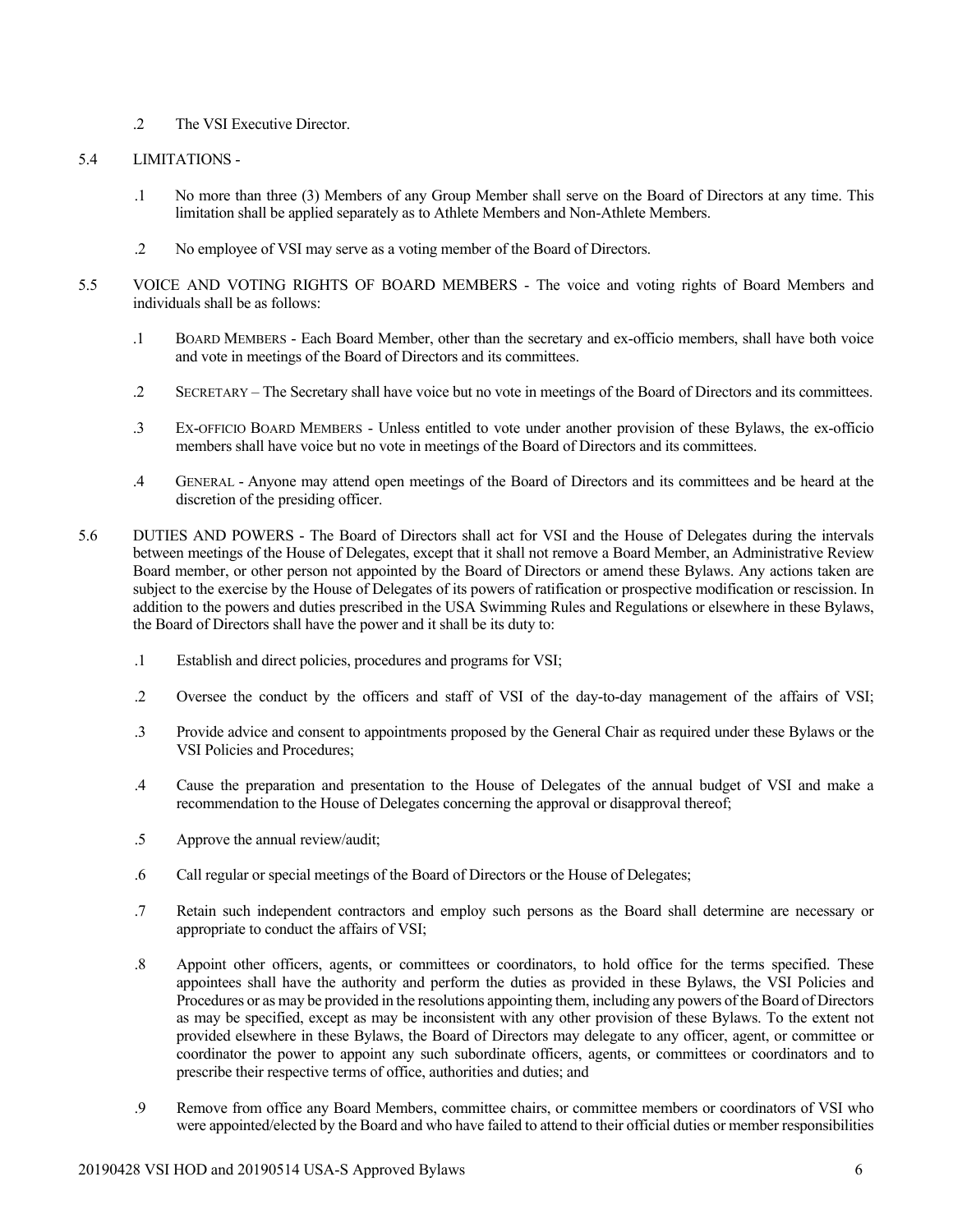or have done so improperly, or who would be subject to penalty by the Zone Board of Review for any of the reasons set forth in Part Four of the USA Swimming Rules and Regulations. However, no At-Large Board Member, or committee chair or coordinator may be removed without receiving the thirty (30) days' written notice specifying the alleged deficiency in the performance of the member's responsibilities or specific official duties or other reasons and an opportunity to respond in writing within twenty (20) days to such allegations.

- 5.7 MEETINGS Board of Directors meetings shall be open. Matters relating to personnel, disciplinary action, legal, taxation or similar affairs shall be deliberated and decided in a closed session which only Board Members are entitled to attend. By a majority vote on a motion of a question of privilege, the Board of Directors may decide to go into closed session on any matter deserving of confidential treatment or of personal concern to any member of the Board of Directors.
- 5.8 PARTICIPATION THROUGH COMMUNICATIONS EQUIPMENT Members of the Board of Directors may participate in meetings of the Board of Directors through conference equipment by means of which all persons participating in the meeting can hear each other at the same time. Participation by such means shall constitute presence at a meeting.
- 5.9 REGULAR MEETINGS Regular meetings of the Board of Directors shall be held in accordance with a schedule adopted by the Board of Directors.
- 5.10 SPECIAL MEETINGS Special meetings of the Board of Directors may be called by the General Chair. Should the Board of Directors or the General Chair fail to call regular meetings or should a special meeting be appropriate or helpful, a meeting of the Board of Directors shall be called at the written request of any three (3) Board Members.
- 5.11 QUORUM A quorum of the Board of Directors shall consist of a majority of the voting members.
- 5.12 VOTING Except as otherwise provided in these Bylaws or the Parliamentary Authority, all motions, orders and other propositions coming before the Board of Directors shall be determined by a majority vote. A motion, order or other proposal the effect of which is to override policy or program established by the House of Delegates shall be determined by a twothirds vote after at least fourteen (14) days' written notice.
- 5.13 PROXY VOTE Voting by proxy in any meeting of the Board of Directors shall not be permitted.
- 5.14 ACTION BY WRITTEN CONSENT Any action required or permitted to be taken at any meeting of the Board of Directors may be taken without a meeting if all the Board Members entitled to vote consent to the action in writing and the written consents are filed with the records of the respective meetings. These consents shall be treated for all purposes as votes taken at a meeting.
- 5.15 MAIL/EMAIL VOTE Any action which may be taken at any regular or special meeting of the Board of Directors, except elections, or removals of appointed Board members, committee chairs and members, may be taken without a meeting. If an action is to be taken without a meeting, the Secretary, by first class mail, postage prepaid, or email, shall distribute a ballot to every Board Member entitled to vote on the matter. The ballot shall set forth the proposed action, provide an opportunity to specify approval or disapproval, and provide a reasonable time (but in no event less than the period specified in Section 5.16) within which to return the ballot to the Secretary. Action by ballot shall be valid only when the number of votes cast in favor of the proposed action within the time period specified constitutes a majority of the votes entitled to be cast.
- 5.16 NOTICES
	- .1 TIME Not less than six (6) days' written notice shall be given to each Board Member for any annual, regular or special meeting of the Board of Directors. (See Section 14.1.3 for the permitted means of notice.)
	- .2 INFORMATION The notice of a meeting shall contain the time, date and site and in the case of special meetings, the expected purpose.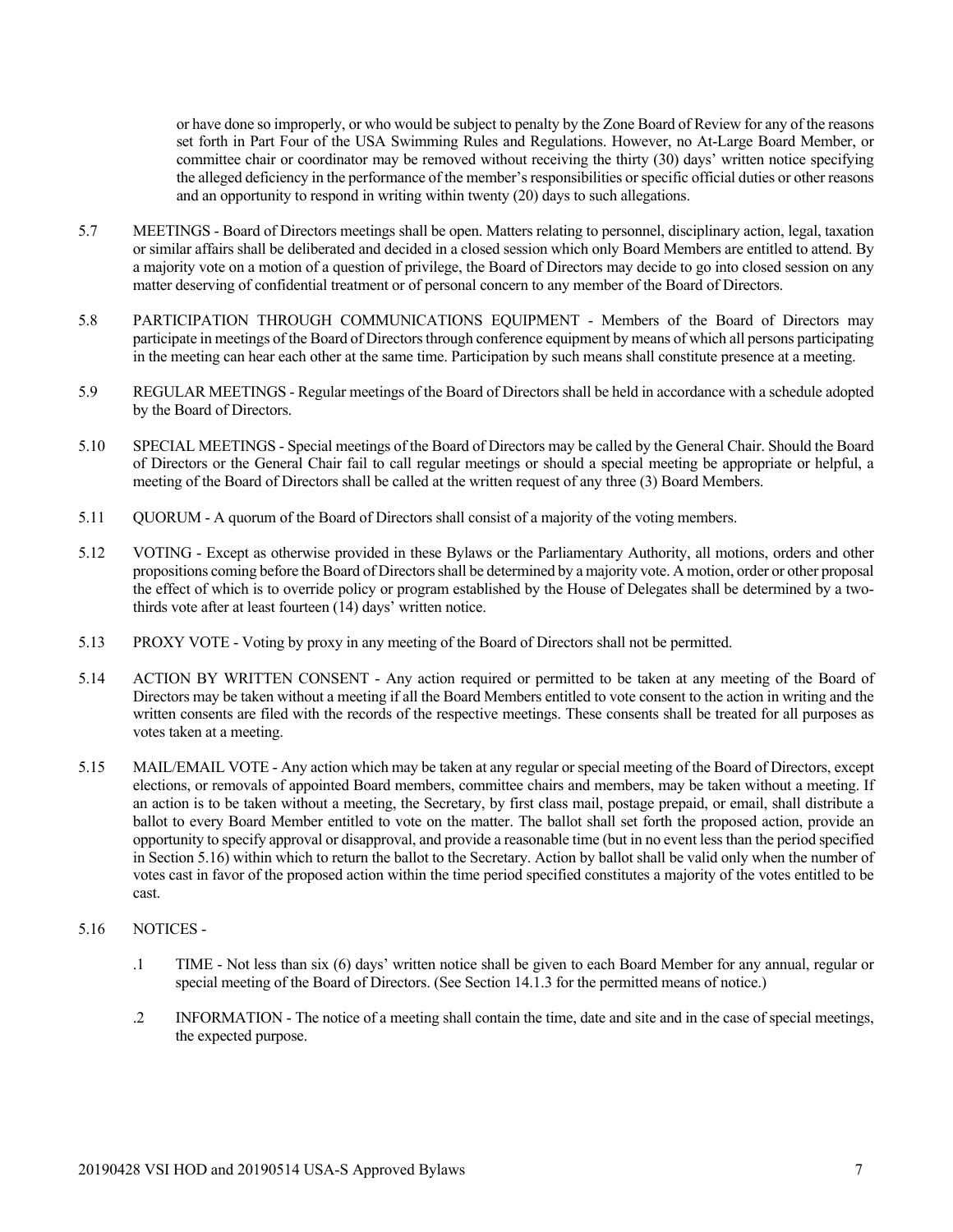#### ARTICLE 6 OFFICERS AND DIRECTORS

- 6.1 OFFICERS The officers shall be as listed herein and shall be elected by the House of Delegates at its annual meeting.
	- .1 General Chair
	- 2 Administrative Vice-Chair<br>3 Finance Vice-Chair
	- Finance Vice-Chair
	- .4 Senior Vice-Chair
	- .5 Age Group Vice-Chair
	- .6 Secretary (This position is filled by staff and not elected by the House of Delegates)
	- .7 Treasurer

#### 6.2 OTHER DIRECTORS

#### .1 ATHLETE REPRESENTATIVES -

Two (2) Athlete Representatives shall be elected, one each year for a two-year term, or until their respective successors are elected. At the time of election, the Athlete Representative must (a) be an athlete member in good standing; (b) be at least a sophomore in high school or at least 16 years of age, (c) be currently competing, or have competed within the three (3) immediately preceding years, in the program of swimming conducted by VSI or another LSC; and (d) have his or her place of permanent residence in the Territory and expect to reside therein throughout at least the first half of the term (other than periods of enrollment in an institution of higher education). The balloting shall take place via electronic vote and/or at a meeting called for that purpose by the Senior Athlete Representative or the Athletes Committee, or failing that, at a time and in a manner designated by the Board of Directors. At least twenty (20) days' written notice of the election shall be given to all clubs. The Athlete Representatives elected shall be determined by a majority of the Athlete Members in good standing present and voting who are thirteen (13) years of age or older.

## .2 COACH REPRESENTATIVES

Two (2) Coach Representatives shall be elected, one each year for a two-year term, or until their respective successors are elected. The election of the Coach Representatives shall be conducted via electronic vote and/or at a meeting called for that purpose by the Senior Coach Representative, the Coaches Committee or the Board of Directors, and determined by a majority of the Coach Members in good standing present and voting or, failing that, at a time and place and in a manner designated by the Board of Directors. At least twenty (20) days' written notice of the election shall be given to all clubs.

## .3 COMMITTEE CHAIRS/COORDINATORS/AT-LARGE BOARD MEMBERS

- A. The following committee chairs, coordinators, and at-large Board members shall be elected by the House of Delegates:
	- (1) Non-athlete at-large Board members
- B. The following committee chairs, coordinators, and at-large Board members shall be appointed by the General Chair with advice and consent of the Board of Directors:
	- (1) Safe Sport Chair
	- (2) Athlete at-large Board members
- 6.3 ELIGIBILITY Only Individual Members of VSI in good standing shall be eligible to hold office and must maintain their eligibility throughout their term of office.
- 6.4 DOUBLE VOTE PROHIBITED An Individual Member entitled to vote in Board of Directors meetings may only have one vote, regardless of the number of positions held by such Member.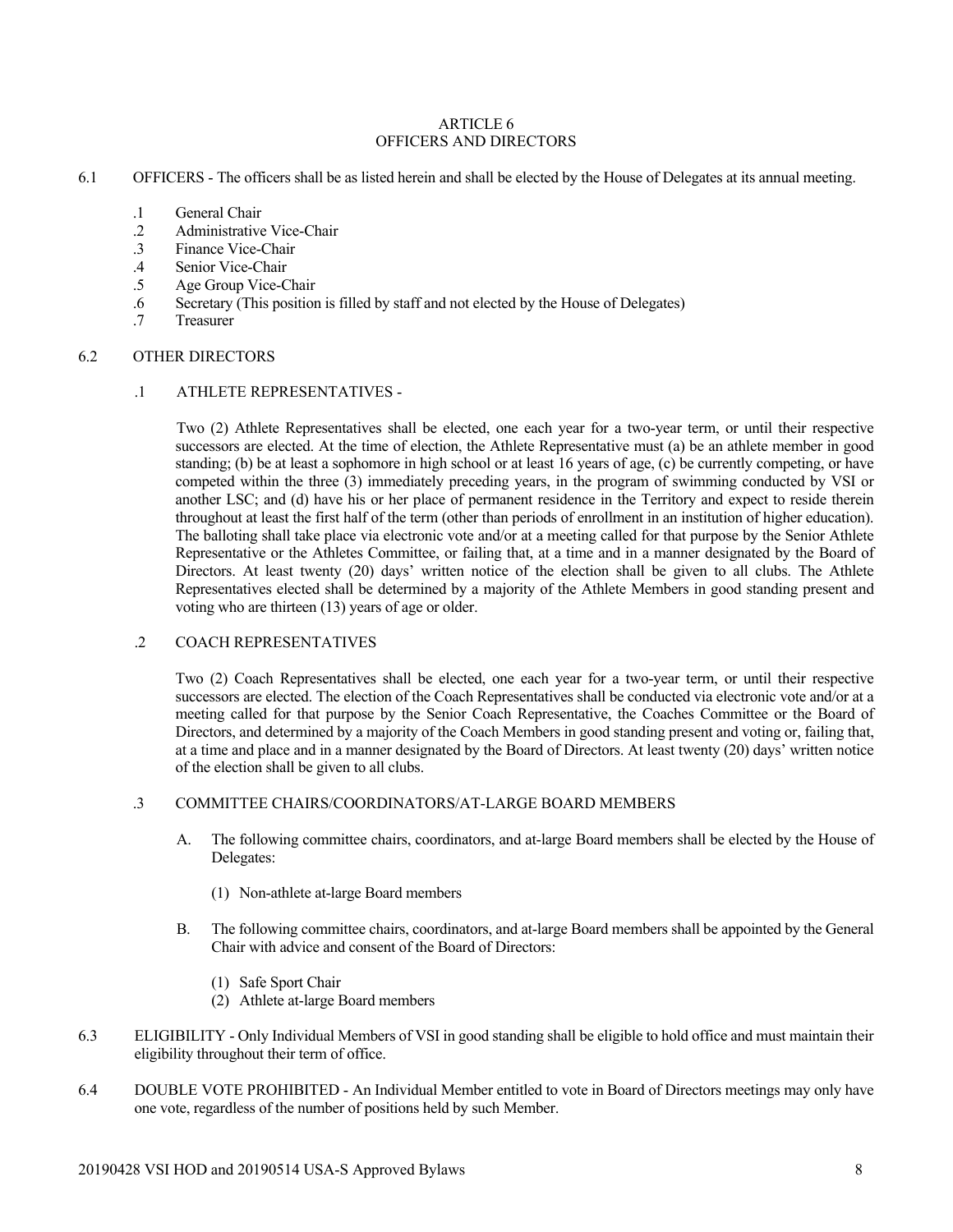## 6.5 OFFICES SPLIT OR COMBINED -

- .1 OFFICE HELD BY TWO PERSONS Any office other than General Chair, Finance Vice-Chair and Treasurer, may be held jointly by two Individual Members. Two individuals who are sharing an office shall share one vote.
- .2 OFFICES COMBINED Any office other than General Chair may be combined with any other office except that the offices of Finance Vice-Chair and Treasurer may not be combined.

## 6.6 TERMS OF OFFICE -

- .1 TERM OF OFFICE The terms of office of all members of the Board of Directors shall be two (2) years.
- .2 COMMENCEMENT OF TERM Each person elected or appointed to a position shall assume office on September 1 and shall serve until a successor is chosen.
- .3 CONSECUTIVE TERMS LIMITATION Except for the Safe Sport Chair and Treasurer, no Individual Member who has served two (2) successive terms shall be eligible for re-election or appointment to the same position until a lapse of one term. A portion of any term served to fill a vacancy in the position shall not be considered in the computation of this successive terms limitation.
- 6.7 DUTIES The duties of the officers and other Board Members shall be to attend and participate in all meetings of the House of Delegates and the Board of Directors and as defined in these Bylaws, the VSI Policies and Procedures, and applicable state laws.
- 6.8 RESIGNATIONS Any officer may resign by submitting a written resignation to the General Chair or the Board of Directors specifying an effective date of the resignation. In the absence of a specified effective date, any such resignation shall take effect upon the appointment or election of a successor.

## 6.9 VACANCIES AND INCAPACITIES -

- .1 OFFICE OF GENERAL CHAIR In the event of a vacancy in the office of General Chair, or of the General Chair's temporary or permanent incapacity, the Administrative Vice-Chair shall become the acting General Chair until an election can be held at the next meeting of the House of Delegates to fill the remaining term, if any, of the former General Chair, or until the General Chair ceases to suffer from any temporary incapacity. While serving as acting General Chair, the Administrative Vice-Chair shall vacate the office of Administrative Vice-Chair, except in the case of the General Chair's temporary incapacity. If the General Chair is to be absent from the Territory, the General Chair may, but is not obligated to, designate the Administrative Vice-Chair as acting General Chair for the duration of the absence.
- .2 OFFICES OF ATHLETE OR COACH REPRESENTATIVES OR ANY POSITION ELECTED In the event of a vacancy or of the permanent incapacity of a person holding the office of Athlete Representative or Coach Representative, or person who has been elected, the General Chair may appoint, with the advice and consent of the Board of Directors, an eligible member to serve the remainder of the term of office or until the respective body shall elect a successor.
- .3 DETERMINATION OF VACANCY OR INCAPACITY The determination of when an office becomes vacant or an officer becomes incapacitated shall be within the discretion of the Board of Directors or the House of Delegates with the advice and consent of the electing body. The determination as to when the General Chair is temporarily incapacitated shall be made, where the circumstances permit, by the General Chair and otherwise shall be within the discretion of the Board of Directors, subject to any subsequent action by the House of Delegates.
- 6.10 REMOVAL OF DIRECTORS Directors may be removed in accordance with 4.5.9 and 5.6.10 of these Bylaws.
- 6.11 OFFICERS' POWERS GENERALLY -

.

.1 AUTHORITY TO EXECUTE CONTRACTS, ETC. - The General Chair, Administrative Vice-Chair, ,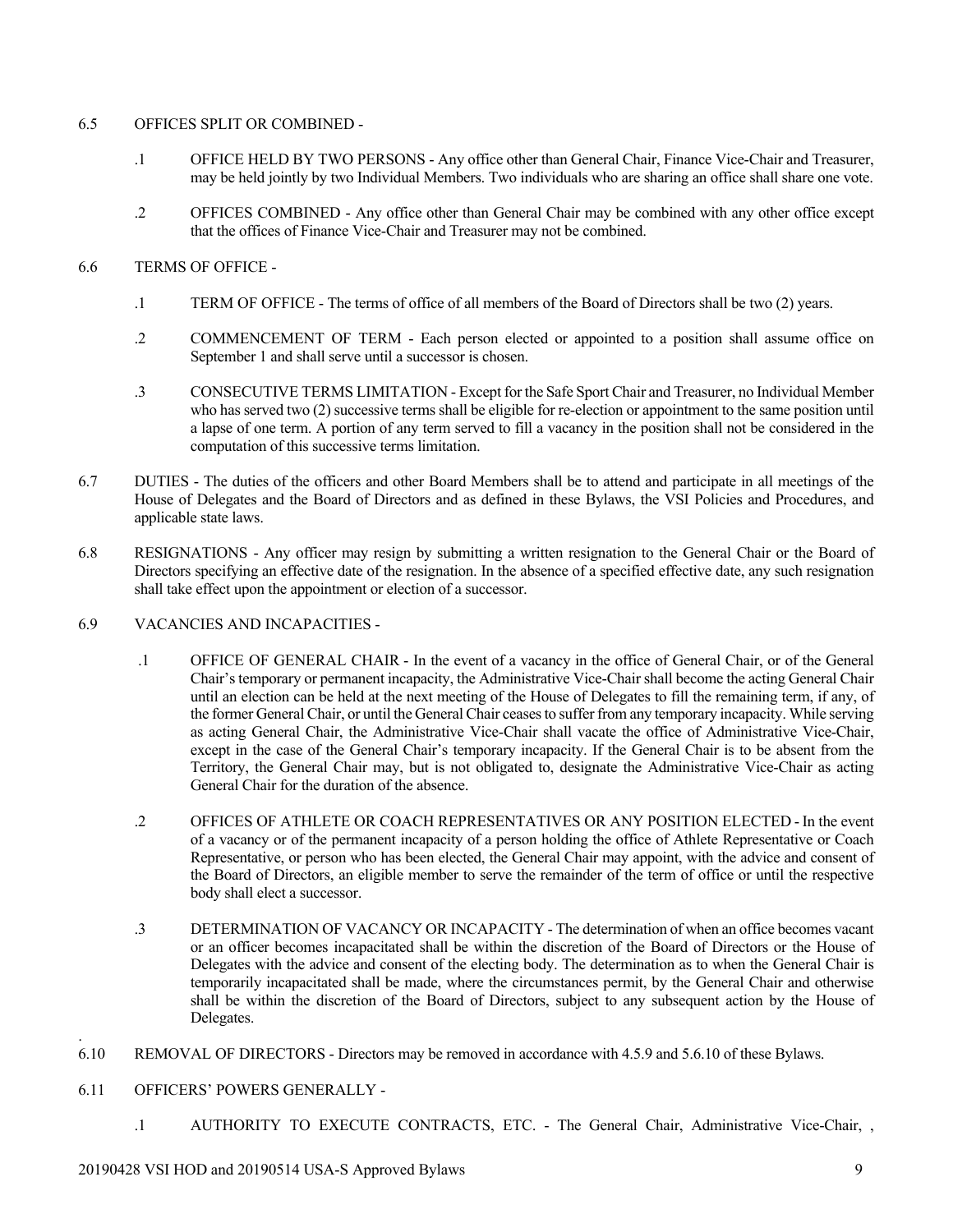Executive Director, and Treasurer each may sign and execute in the name of VSI deeds, mortgages, bonds, contracts, agreements or other instruments duly authorized by the VSI Policies and Procedures, the Board of Directors or the House of Delegates, except in cases where the signing and execution thereof shall be expressly delegated by the Board of Directors to another officer or agent, expressly requires two or more signatures or is required by law to be otherwise executed. Additional signing authority may be provided by standing resolutions of the Board of Directors or the House of Delegates.

- .2 ADDITIONAL POWERS AND DUTIES Each officer shall have other powers and perform other duties as prescribed in the VSI Policies and Procedures or by the House of Delegates, the Board of Directors, the General Chair, the respective division chair, the delegating officer, or these Bylaws.
- .3 DELEGATION Officers of VSI may delegate any portion of their powers or duties to an individual or a committee, except that neither the Finance Vice-Chair nor the Treasurer may delegate duties to the other without the consent of the Board of Directors. In addition, the authority to sign checks, drafts, orders of withdrawal or wire transfers shall not be delegated other than by the Board of Directors. Except as otherwise provided in these Bylaws and with the consent of the Board of Directors, any officer may delegate any portion of that officer's powers or duties to the paid staff of VSI. A delegation of powers or duties shall not relieve the delegating officer of the ultimate responsibility to see that these duties and obligations are properly executed or fulfilled.

#### 6.12 DEPOSITORIES AND BANKING AUTHORITY -

- .1 DEPOSITORIES, ETC. All receipts, income, charges and fees of VSI shall be deposited to its credit in the banks, trust companies, other depositories or custodians, investment companies or investment management companies as the Board of Directors determines.
- .2 SIGNATURE AUTHORITY All checks, drafts or other orders for the payment or transfer of money, and all notes or other evidences of indebtedness issued in the name of VSI shall be signed by the General Chair, the Treasurer or other officer or officers or agent or agents of VSI, and in the manner, as shall be determined by the Finance Committee or the Board of Directors.

#### ARTICLE 7

## DIVISIONS, COMMITTEES AND COORDINATORS

- 7.1 DIVISIONAL ORGANIZATION AND JURISDICTIONS, STANDING COMMITTEES AND COORDINATORS The divisions of VSI shall each be chaired as indicated below with respective duties, jurisdiction and responsibilities described in the VSI Policies and Procedures.
	- .1 ADMINISTRATIVE DIVISION Administrative Vice-Chair<br>2 AGE GROUP DIVISION Age Group Vice-Chair
	- AGE GROUP DIVISION Age Group Vice-Chair
	- .3 SENIOR DIVISION Senior Vice-Chair
	- .4 FINANCE DIVISION Finance Vice-Chair
	- .5 ATHLETES DIVISION Senior Athlete Representative
	- .6 COACHES DIVISION Senior Coach Representative
	- .7 SAFETY DIVISION Safe Sport Chair

#### 7.2 ELECTED, EX OFFICIO AND APPOINTED CHAIRS AND COORDINATORS

- .1 ELECTED CHAIRS AND COORDINATORS Committee chairs and coordinators who are not Board members, but are elected by the House of Delegates, a committee or division, are as follows: None.
- .2 EX-OFFICIO CHAIR Certain other committee chairs are designated ex-officio by virtue of an office currently held.
- .3 APPOINTED CHAIRS AND COORDINATORS The chairs of all other committees and all other coordinators shall be appointed by the General Chair with the advice and consent of the Board of Directors and the respective division chair. The appointed committee chair or coordinator shall assume office upon appointment or the date designated by the General Chair and shall serve until a successor is appointed and assumes office.
- 7.3 COMMITTEES In addition to the standing committees listed herein, the Board of Directors and the House of Delegates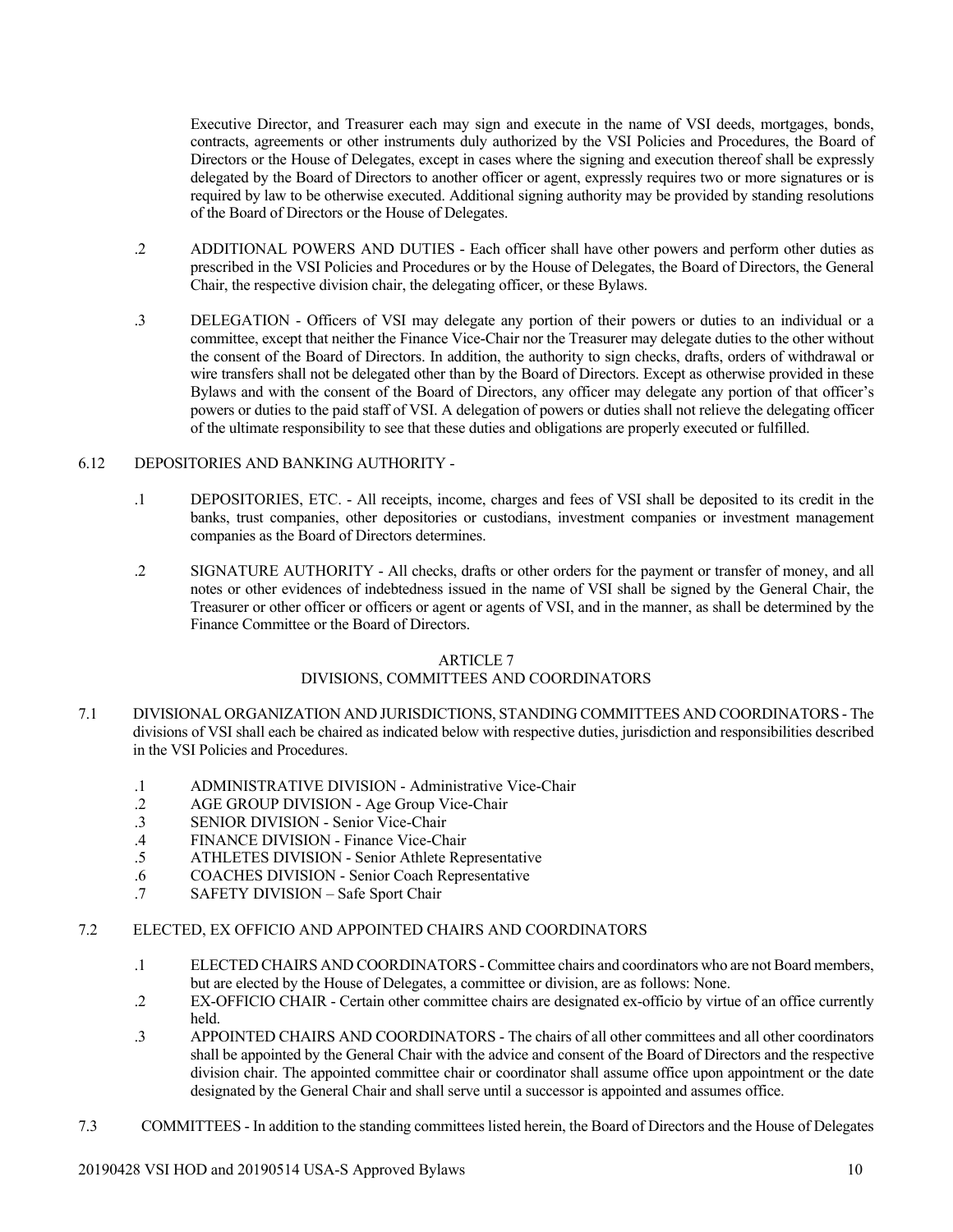are each authorized to establish additional committees to meet programming needs. Except as otherwise provided in these Bylaws or the VSI Policies and Procedures, members of each committee shall be appointed by the General Chair with the advice and consent of the respective division chair and the chair of the committee. Athlete members of each committee shall be appointed by the General Chair with the advice of the Senior Athlete Representative. Athlete membership shall constitute at least twenty percent (20%) of the voting membership of every committee. The division chair shall be an ex-officio member, with voice and vote, of each committee within the respective division.

#### 7.4 STANDING COMMITTEES & COORDINATORS

#### .1 ATHLETES COMMITTEE -

- A. CHAIR The Senior Athlete Representative or his/her designee shall be the chair of the committee.
- B. MEMBERS The Athletes Committee shall consist of the Athlete Representatives, the Athlete At-Large Board of Directors members, the Athlete At-Large House of Delegates members, and the Group Member Athlete Representatives appointed by each Group Member pursuant to Section 4.1.1.
- C. DUTIES The Athletes' Committee shall have general charge of the business and affairs of the Athletes of VSI, and shall undertake such activities (a) delegated to it by the Board of Directors or the General Chair or (b) undertaken by the Committee as being in the best interests of the Athlete Members, VSI, USA Swimming and the sport of swimming

#### .2 FINANCE COMMITTEE -

- A. CHAIR The chair shall be the Finance Vice-Chair.
- B. MEMBERS The members of the Finance Committee shall be the Finance Vice-Chair, the Treasurer, the Administrative Vice-Chair, a Coach Member and other members appointed by the General Chair with the advice and consent of the Board of directors, and a sufficient number of athletes so as to constitute at least twenty percent (20%) of the voting membership of the Committee. The Executive Director shall serve as an ex officio member of the committee.
- C. DUTIES
	- (1) To develop, establish where so authorized, or recommend to the Board of Directors, and supervise the execution of policy regarding the investment of VSI's working capital, funded reserves and endowment funds, within the guidelines, if any, established by the Board of Directors or the House of Delegates. The Finance Committee shall also regularly review VSI's equipment needs (both operational and office) and the various methods available to finance the acquisition of any needed equipment and make a determination and recommendation of the best financing method.
	- (2) To conduct a review or audit or recommend an independent auditor to conduct the required annual review or audit of the books of VSI. If conducted internally, a minimum of three (3) committee members with a sufficient number of athletes to constitute at least 20% of the voting membership, must conduct the review or audit. The Treasurer cannot be a member of the group performing the audit, but can be present to provide clarification, information and answer questions.
	- (3) To submit the review or audit and other reports and make recommendations to the Board of Directors with regard thereto.
	- (4) To consult with the officers, committee chairs and coordinators and prepare and present a proposed budget for consideration and approval by the Board of Directors and the House of Delegates. The officers, committee chairs and coordinators shall provide promptly such financial information (current and projected) and budget proposals as the Finance Committee may request. The proposed budget may contain alternatives.
	- (5) To complete and submit any state and local reports and filings.

## .3 GOVERNANCE COMMITTEE -

A. CHAIR - The chair shall be elected annually by the Governance Committee from among its own members.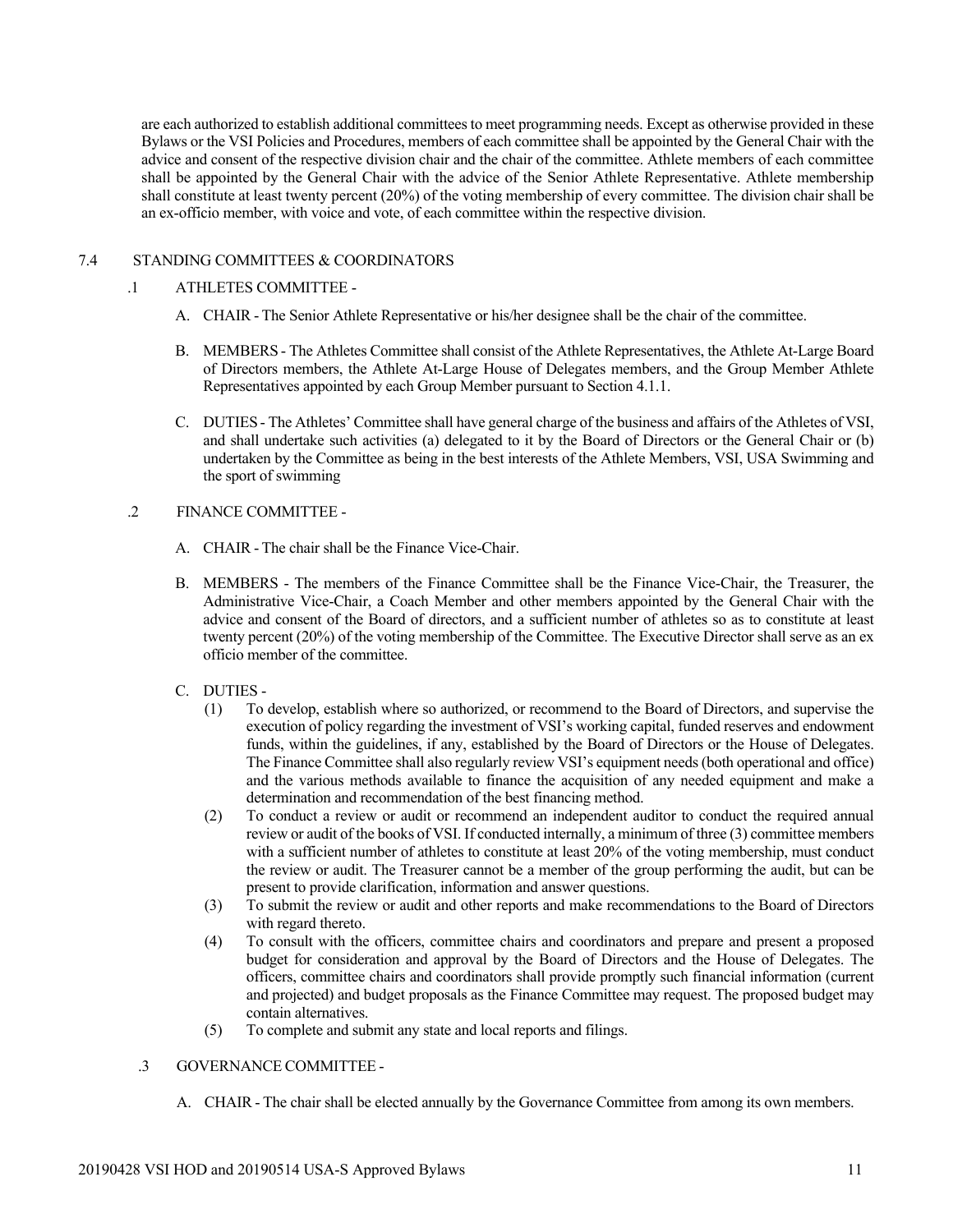## B. MEMBERS -

The Governance Committee members shall be appointed by the General Chair with advice and consent of the Board of Directors. The Committee shall be comprised of nine (9) members with a sufficient number of athletes so as to constitute at least twenty percent (20%) of the voting membership of the Committee. Each member shall serve a three (3)-year term, staggered so that one-third (1/3) of such members are appointed each year. No more than one-half (1/2) of the Governance Committee members shall be members of the VSI Board of Directors at any given time. After completion of two consecutive terms, members are not eligible for reappointment to the Governance Committee until after a lapse of two years. A portion of any term served to fill a vacancy in the position shall not be considered in the computation of the successive term limitation. In no case shall the General Chair serve on the Governance Committee.

C. QUORUM -When making nominations, a quorum for any meeting of the Governance Committee shall consist of a majority of its voting members. For all other meetings, a quorum shall consist of those members present and voting.

## D. DUTIES

- (1) To assist in periodic evaluation of the mission and vision statements and the Bylaws of VSI;
- (2) To aid in the development of operating policies regarding conflict of interest (Board and staff), document retention, ethics, whistle-blower, procurement, contract review, grievance and other employment-related practices, etc.;
- (3) To aid in the development of personnel practices procedure including job descriptions and annual review of staff;
- (4) To ensure that the Board's focus remains on the strategic plan;
- (5) To aid in the development of expectations and processes for accountability of Board members;
- (6) To develop criteria for the qualities and required characteristics of Board officers;
- (7) To lead Board succession planning by assessing current and anticipated needs for Board composition and identifying and recruiting potential Board members;
- (8) To nominate Board members, Administrative Review Board members, and other coordinator or chair positions to be elected by the House of Delegates consistent with the matrix of skills, demographics, and talents needed;
- (9) To publish the slate of candidates to the VSI membership at least twenty (20) days prior to the election. Additional nominations may be made from the floor of the House of Delegates by voting members of the House of Delegates;
- (10) To design and implement Board orientation and an ongoing program of Board education and development; and
- (11) To lead periodic assessment of the Board's performance (as a whole and of individual members) and make recommendations to enhance Board effectiveness.

## .4 OPERATIONAL RISK COMMITTEE

- A. CHAIR The chair shall be the Operational Risk Committee Chair.
- B. MEMBERS The Committee shall be comprised of the Operational Risk Committee Chair, at least five (5) additional members with a sufficient number of athletes so as to constitute at least twenty percent (20%) of the voting membership of the Committee. At least one member of the Committee shall be a VSI Coach member and at least one member of the Committee shall be a VSI certified official. Non-athlete members shall be included from each of the VSI districts as defined in the VSI Policies and Procedures.
- C. DUTIES The duties shall be as outlined in the VSI Policies and Procedures.
- 7.5 DUTIES OF CHAIRS AND COORDINATORS GENERALLY The duties of the General Chair, the division chairs, committee chairs, and coordinators (in addition to those provided elsewhere in these Bylaws) shall be as follows:
	- .1 Preside at all meetings of the respective division, committee or subcommittee;
	- .2 See that all duties and responsibilities of the coordinator or the respective division, committee or sub-committee in his or her charge are properly and promptly carried out;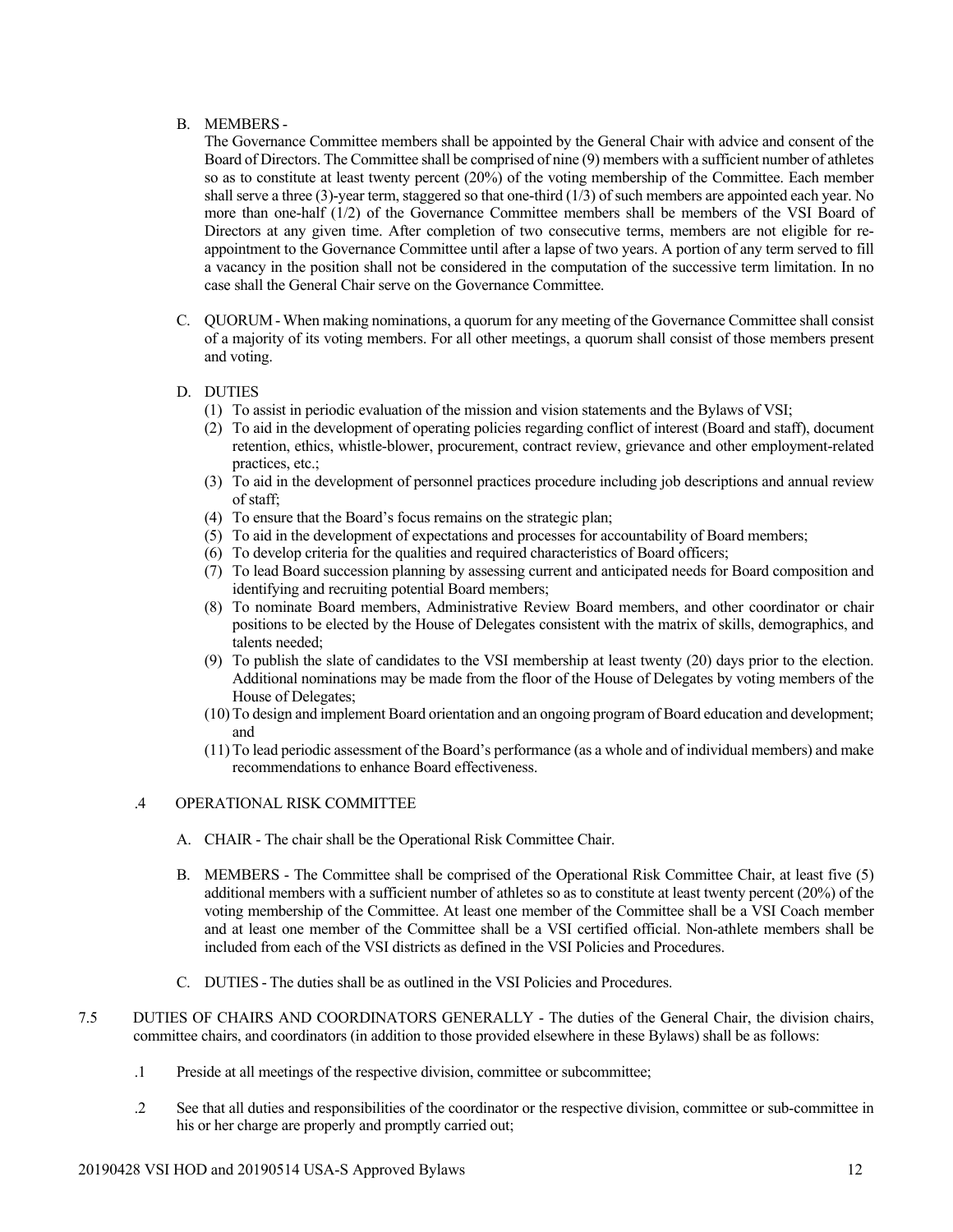- .3 Appoint such committees or sub-committees as may be necessary to fulfill the duties and responsibilities of the coordinator or division or committee, respectively;
- .4 Communicate with the General Chair, respective division, coordinator, committee or subcommittee members and the staff to keep them fully informed;
- .5 Appoint a member as secretary of the committee or subcommittee charged with taking minutes of each meeting and forward reports or minutes of all meetings to the Secretary; and
- .6 Perform the other specific duties listed in VSI's Policies and Procedures or as may be delegated by the General Chair, the respective division chair or committee chair, the Board of Directors or the House of Delegates.
- 7.6 DUTIES OF COMMITTEES GENERALLY Except as otherwise provided in these Bylaws, the duties of the committees shall be prescribed by the VSI Policies and Procedures.
- 7.7 REGULAR AND SPECIAL MEETINGS Regular and special meetings of committees or sub-committees of VSI shall be held as determined by the respective Vice-chairs or committee or sub-committee chair.
- 7.8 OPEN MEETING/CLOSED SESSIONS Meetings of committees and sub-committees, other than a Personnel Committee meeting, shall be open to all members of VSI. Matters relating to personnel, disciplinary action, legal, taxation and similar affairs shall be deliberated and decided in a closed session which only the respective members are entitled to attend. By a majority vote, a committee or sub-committee may decide to go into closed session on any matter deserving of confidential treatment or of personal concern to any member of the committee or sub-committee.
- 7.9 VOICE AND VOTING RIGHTS OF COMMITTEE MEMBERS Each Committee member shall have both voice and vote in their respective meetings.
- 7.10 ACTION BY WRITTEN CONSENT Any action required or permitted to be taken at any meeting of a committee may be taken without a meeting if all the committee members entitled to vote consent to the action in writing and the written consents are filed with the records of the meetings. These consents shall be treated for all purposes as a vote taken at a meeting.
- 7.11 PARTICIPATION THROUGH COMMUNICATIONS EQUIPMENT Members of any committee may participate in a meeting of the committee or through conference equipment by means of which all persons participating in the meeting can hear each other at the same time. Participation by such means shall constitute presence at a meeting.
- 7.12 QUORUM Except as otherwise provided in these Bylaws or in the resolution or other action establishing a committee, a quorum of any committee shall consist of those members present.
- 7.13 VOTING Except as otherwise provided in these Bylaws or the Parliamentary Authority, all motions, orders and other propositions coming before a committee shall be determined by a majority vote.
- 7.14 PROXY VOTE Voting by proxy in any meeting of a committee shall not be permitted.
- 7.15 NOTICES
	- .1 TIME Except as otherwise provided in these Bylaws or the resolution or other action establishing a committee, not less than five (5) days' written notice shall be given for any meeting of a committee.
	- .2 INFORMATION The notice of a meeting shall contain the time, date, and site.
- 7.16 RESIGNATIONS Any committee chair or member or coordinator may resign by submitting a written resignation to the General Chair or the Board of Directors specifying an effective date of the resignation. If such date is not specified, the resignation shall take effect upon the appointment of a successor.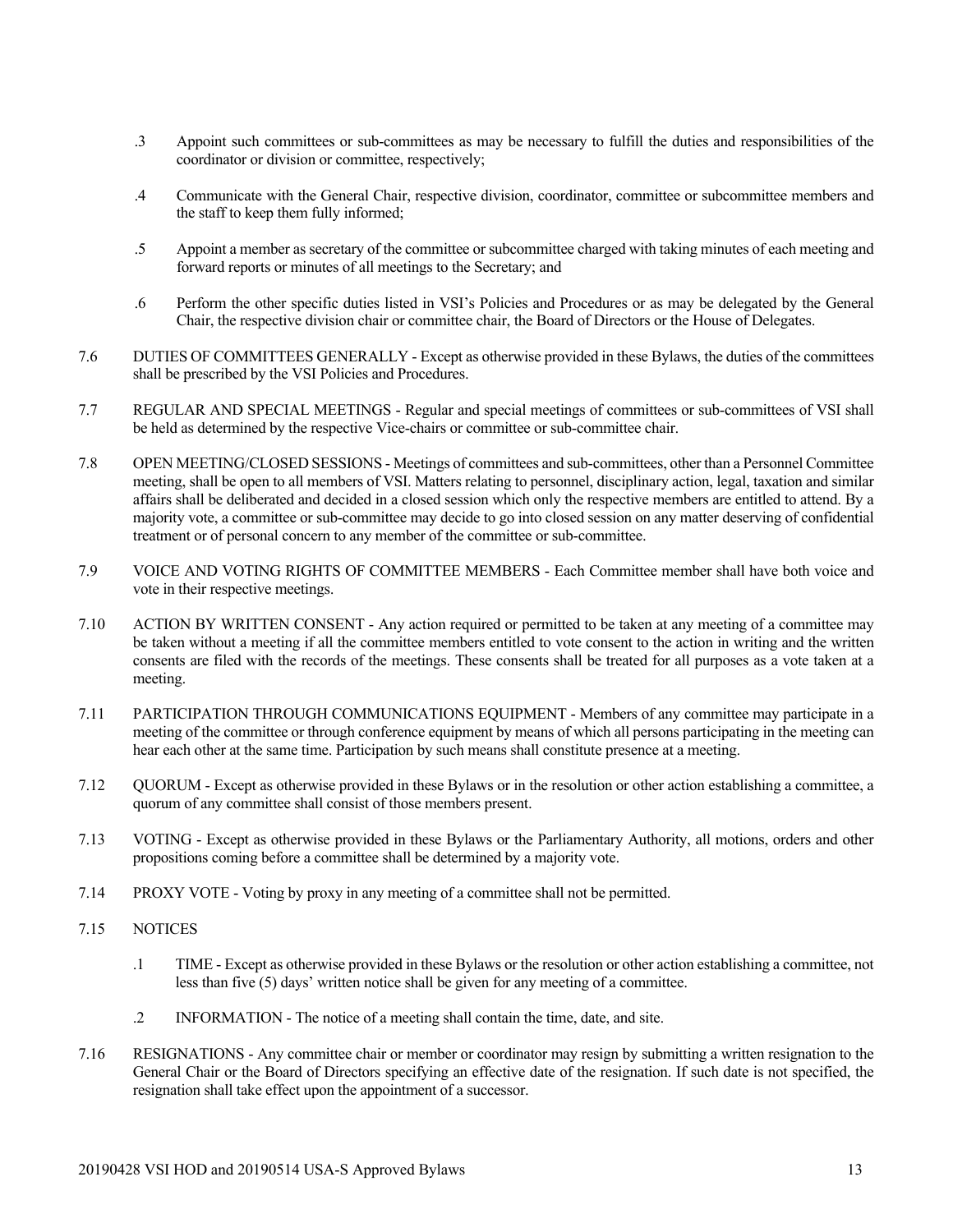- 7.17 VACANCIES The determination of when the position of an appointed committee chair, committee member or a coordinator becomes vacant or the person becomes incapacitated, if not made by the person, shall be within the discretion of the Board of Directors. In the event of a vacancy or permanent incapacity, the General Chair, with the advice and consent of the Board of Directors and the respective division chair, shall appoint a successor to serve until the conclusion of the incumbent's term. A temporary incapacity may be left unfilled at the discretion of the General Chair or an appointment may be made for the duration of the temporary incapacity.
- 7.18 DELEGATION With the consent of the Board of Directors or the respective division chair, a committee chair or a coordinator may delegate a portion of their powers or duties to another officer of VSI, or to another committee, subcommittee, or coordinator, or with the consent of the Board of Directors, to the paid staff of VSI. Notwithstanding any delegation, the ultimate responsibility for the delegated duties and obligations shall remain with the delegator.
- 7.19 APPLICATION TO COMMITTEES AND ADMINISTRATIVE REVIEW BOARD Sections 7.5 through 7.18 shall apply to all committees, unless otherwise provided in these Bylaws, in the resolution creating the committee or in the VSI Policies and Procedures. These provisions shall also apply to Administrative Review Board meetings but shall not apply to its hearings or deliberations.

## ARTICLE 8

## ANNUAL AUDIT, REPORTS AND REMITTANCES

VSI shall submit any reports and remittances required by the USA Swimming Corporate Bylaws, by the USA Swimming Board of Directors, the President/CEO of USA Swimming or by any agreement between VSI and USA Swimming. Reports required to be submitted to USA Swimming by VSI include annual financial and federal tax reports and the annual audit or review.

## ARTICLE 9

## ORGANIZATION, AMENDMENT OF BYLAWS AND DISSOLUTION

- 9.1 NON-PROFIT AND CHARITABLE PURPOSES VSI is organized exclusively for charitable and educational purposes and for the purpose of fostering national or international amateur sports competition within the meaning of section  $\frac{1}{0}01(c)(3)$ of the IRS Code. Notwithstanding any other provision of these Bylaws, VSI shall not, except to an insubstantial degree, (1) engage in any activities or exercise any powers that are not in furtherance of the purposes and objectives of VSI or (2) engage in any activities not permitted to be carried on by: (A) a corporation exempt from federal income tax under such section  $501(c)(3)$  of the IRS Code or  $(B)$  a corporation to which contributions, gifts and bequests are deductible under sections 170(c)(2), 2055(a)(2) and 2522(a)(2) of the IRS Code.
- 9.2 DEDICATION OF ASSETS, ETC. The revenues, properties and assets of VSI are irrevocably dedicated to the purposes set forth in Sections 1.2 and 9.1 of these Bylaws. No part of the net earnings, properties or assets of VSI shall inure to the benefit of any private person or any member, officer or director of VSI.
- 9.3 AMENDMENTS Any provision of these Bylaws not mandated by USA Swimming may be amended at any meeting of the VSI House of Delegates by a two-thirds (2/3) vote of the members present and voting. Amendments so approved shall not take effect until reviewed and approved by the USA Swimming Rules and Regulations Committee. Changes to Required LSC Bylaws shall be effective on the date established in the amending USA Swimming legislation.
- 9.4 DISSOLUTION VSI may be dissolved only upon a two-thirds (2/3) vote of all the voting members of the House of Delegates. Upon dissolution, the net assets of VSI shall not inure to the benefit of any private individual, unincorporated organization or corporation, including any member, officer or director of VSI, but shall be distributed to USA Swimming, to be used exclusively for educational or charitable purposes. If USA Swimming, is not then in existence, or is not then a corporation which is exempt under section  $501(c)(3)$  of the IRS Code and to which contributions, bequests and gifts are deductible under sections 170(c)(2), 2055(a)(2) and 2522(a)(2) of the IRS Code, the net assets of VSI shall be distributed to a corporation or other organization meeting those criteria and designated by the House of Delegates at the time of dissolution, to be used exclusively for educational or charitable purposes.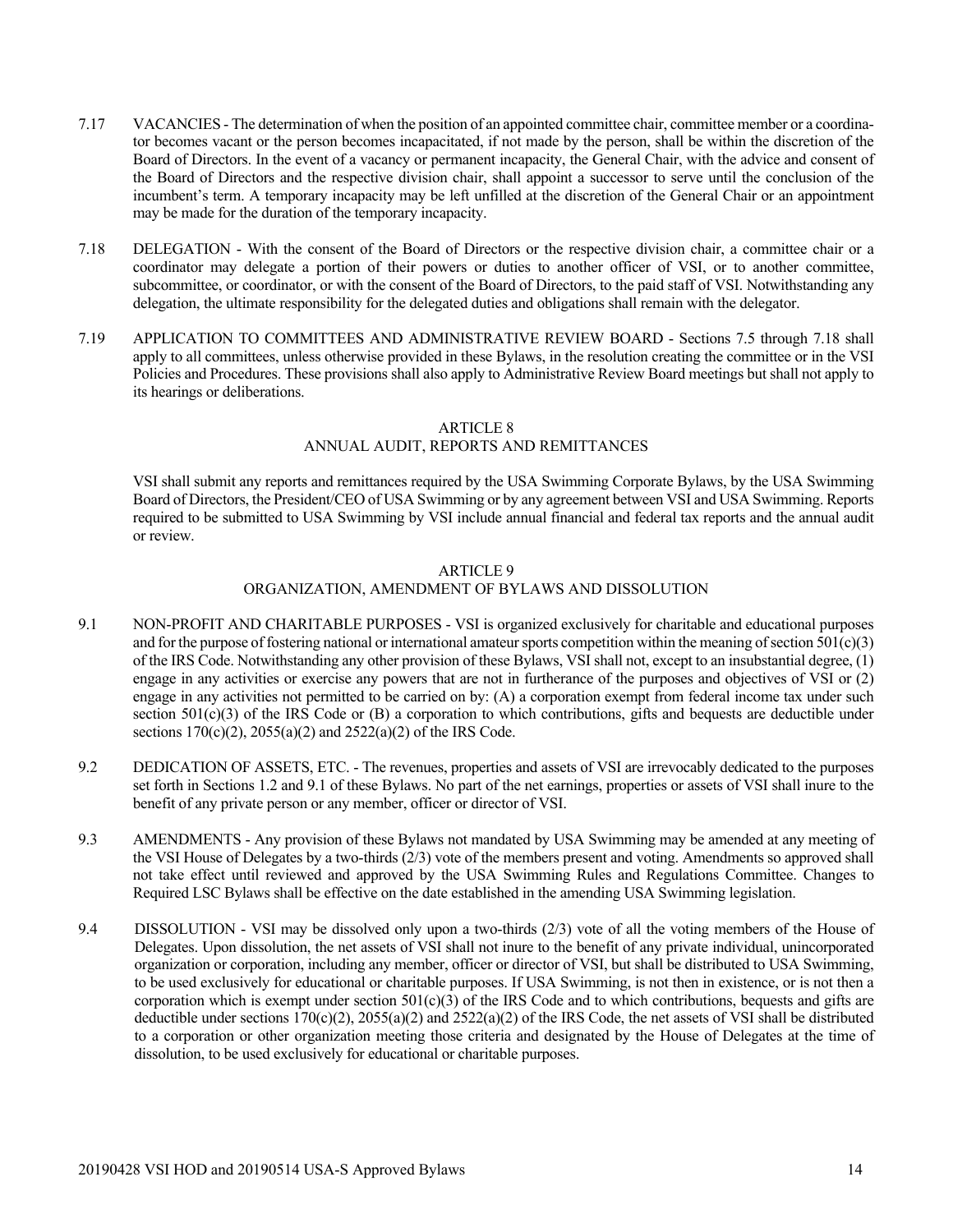#### ARTICLE 10 INDEMNIFICATION

- 10.1 INDEMNITY VSI shall indemnify, protect and defend, in the manner and to the full extent permitted by law, any Indemnified Person in respect of any threatened, pending or completed action, suit or proceeding, whether or not by or in the right of VSI, and whether civil, criminal, administrative, investigative or otherwise, by reason of the fact that the Indemnified Person bears or bore one or more of the relationships to VSI specified in Section 10.3 and was acting or failing to act in one or more of those capacities or reasonably believed that to be the case. Where specifically required by law, this indemnification shall be made only as authorized in the specific case upon a determination, in the manner provided by law, that indemnification of the Indemnified Person is proper in the circumstances. VSI may, to the full extent permitted by law, purchase additional insurance to that provided by USA Swimming, and maintain insurance on behalf of any Indemnified Person against any liability that could be asserted against the Indemnified Person.
- 10.2 EXCLUSION The indemnification provided by this Article 10, shall not apply to any Indemnified Party whose otherwise indemnified conduct is finally determined to have been in bad faith, self-dealing, gross negligence, wanton and willful disregard of applicable laws, rules and regulations, of the USA Swimming Rules and Regulations, of the USA Swimming Code of Conduct or these Bylaws or who is convicted of a crime (including felony, misdemeanor and lesser crimes) involving sexual misconduct, child abuse, violation of a law specifically designed to protect minors or similar offenses, or who is found by the Zone Board of Review, the National Board of Review, or the U.S. Center for SafeSport to have committed actions which would be the basis for such a conviction and, in each case, the otherwise indemnifiable conduct (or failure to act) was, or was directly related to, the predicate acts of the conviction or finding.
- 10.3 INDEMNIFIED PERSONS As used in this Article 10, "Indemnified Person" shall mean any person who is or was a Board Member, Administrative Review Board member, Group Member Representative, officer, official, coach, committee chair or member, coordinator, volunteer, employee or agent of VSI, or is or was serving at the direct request of VSI as a director, officer, Group Member Representative, meet director, official, coach, committee chair or member, coordinator, volunteer, employee or agent of another person or entity involved with the sport of swimming.
- 10.4 EXTENT OF INDEMNITY To the full extent permitted by law, the indemnification provided in this Article shall include expenses (including attorneys' fees, disbursements and expenses), judgments, fines, penalties and amounts paid in settlement, and, except as limited by applicable laws, these expenses shall be paid by VSI in advance of the final disposition of such action, suit or proceeding. If doubt exists as to the applicability of an exclusion to VSI's obligation to indemnify, VSI may require an undertaking from the Indemnified Person obliging him to repay such sums if it is subsequently determined that an exclusion is applicable. In the case of any person engaged in the sport of swimming for compensation or other gain, if VSI determines that there is reasonable doubt as to such person's ability to make any repayment, VSI shall not be obligated to make any payments in advance of the final determination. This indemnification shall not be deemed to limit the right of VSI to indemnify any other person for any such expenses to the full extent permitted by law, nor shall it be deemed exclusive of any other rights to which any Indemnified Person may be entitled under any agreement, vote of members or disinterested directors or otherwise, both as to action in an official capacity and as to action in another capacity while holding such office.
- 10.5 SUCCESSORS, ETC. The indemnification provided by this Article shall continue as to an Indemnified Person who has died or been determined to be legally incompetent and shall apply for the benefit of the successors, guardians, conservators, heirs, executors, administrators and trustees of the Indemnified Person.

#### ARTICLE 11 PARLIAMENTARY AUTHORITY

ROBERT'S RULES - Robert's Rules of Order Newly Revised shall govern VSI and any of its constituent or component parts, committees, etc., in the conduct of meetings in all cases to which they apply and in which they are not inconsistent with these Bylaws and any special rules of order VSI, the House of Delegates, the Board of Directors or its divisions, committees, etc., may adopt.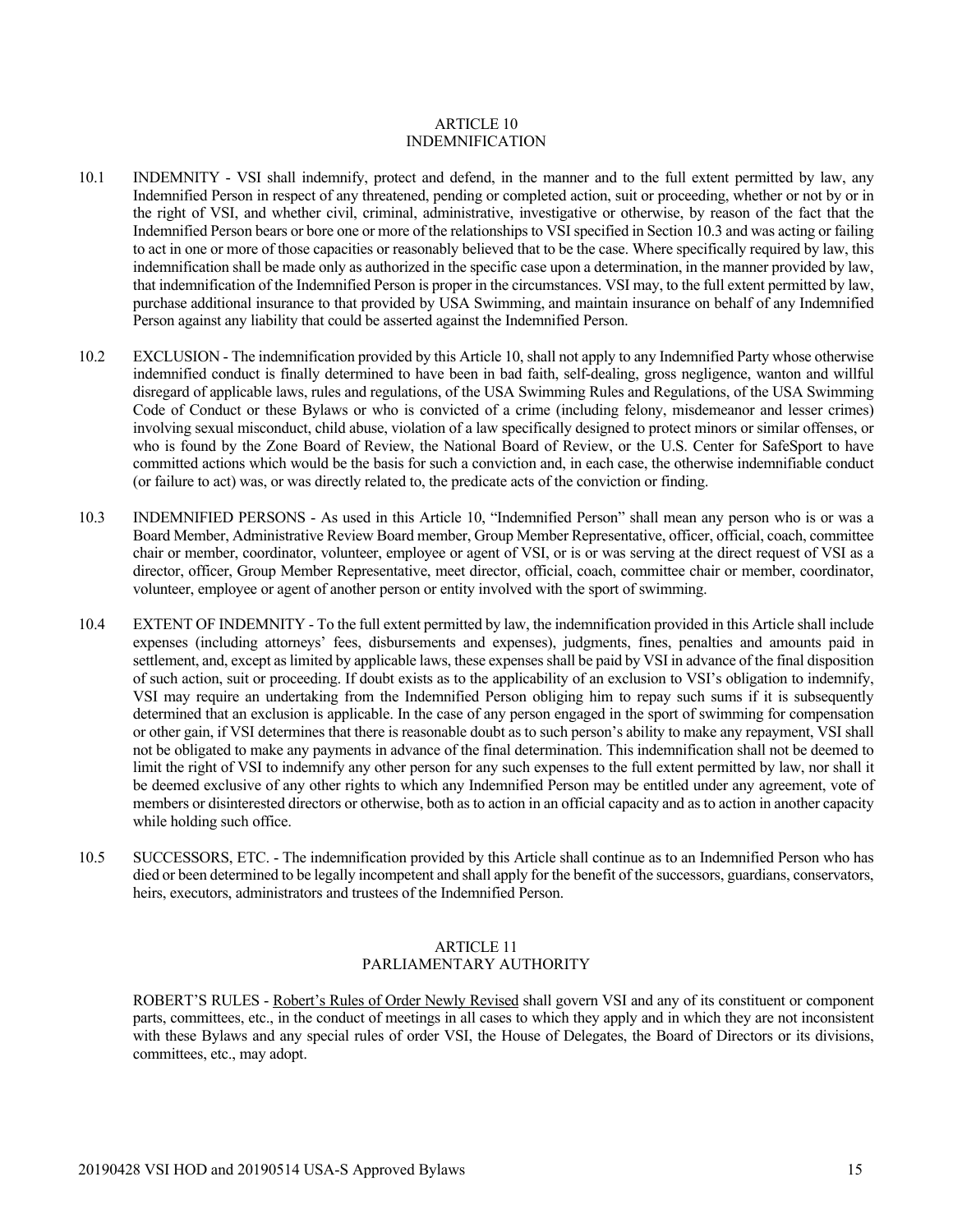## ARTICLE 12 MISCELLANEOUS

- 12.1 EFFECT OF STATE LAW CHANGES (SEVERABILITY) If any portion of these Bylaws shall be determined by a final judicial decision to be, or as a result of a change in the law of the Commonwealth of Virginia become, illegal, invalid or unenforceable, the remainder of these Bylaws shall continue in full force and effect.
- 12.2 FISCAL YEAR The fiscal year of VSI shall end on the last day of August.
- 12.3 TAX STATUS; INTERPRETATION OF BYLAWS It is intended that VSI shall have and continue to have the status of an organization which is exempt from federal income taxation under section  $501(c)(3)$  of the IRS Code and to which contributions, bequests and gifts are deductible for federal income, estate and gift tax purposes under sections  $170(c)(2)$ ,  $2055(a)(2)$  and  $2522(a)(2)$  of the IRS Code, respectively. Similarly, it is intended that VSI shall have that or similar status under the applicable state and local laws as will exempt it from taxation to the maximum extent possible to the extent not contrary to applicable federal requirements. These Bylaws shall be interpreted accordingly.

#### ARTICLE 13 ADMINISTRATIVE REVIEW BOARD

13.1 INTRODUCTION - USA Swimming was organized as the National Governing Body for the sport of swimming under the Amateur Sports Act of 1978, as amended by the Ted Stevens Olympic and Amateur Sports Act of 1998, both federal laws. These laws require USA Swimming to establish and maintain provisions for the swift and equitable resolution of all disputes involving any of its members. This Article, together with Section 602.2 and Part Four of the USA Swimming Rules and Regulations, are intended to provide a mechanism for resolving in an orderly and fair way all manner and kinds of disputes that may arise among its members in connection with the sport of swimming. Accordingly, VSI has established the Administrative Review Board to hear complaints and appeals regarding administrative matters within VSI which do not rise to the level of Code of Conduct violations and are not appeals of sanction decisions. The Administrative Review Board shall have no jurisdiction to hear complaints regarding conduct that may violate the USA Swimming Code of Conduct or otherwise violate the policies, procedures, rules and regulations adopted by USA Swimming, or conduct that may bring USA Swimming, VSI or the sport of swimming into disrepute. This Article, together with Part Four of the USA Swimming Rules and Regulations, is intended to provide a fair hearing before a group of independent and impartial people. This Article and Part Four of the Rules shall be construed accordingly.

## 13.2 ADMINISTRATIVE REVIEW BOARD ORGANIZATION -

- .1 Establishment The Administrative Review Board of VSI shall be independent and impartial.
- .2 Members The Administrative Review Board shall have at least six (6) regular members, with a sufficient number of athlete members to constitute at least 20% of the voting membership. At least three (3) members of the Administrative Review Board shall hear each case, with a sufficient number of athlete members to constitute at least twenty percent (20%) of its membership. No hearing shall proceed without the required athlete representation. The House of Delegates may increase the number of regular members by resolution but subsequent to the adoption of these Bylaws may only decrease the number of regular members upon the expiration of the term of office of any incumbent members.
- .3 Election; Term of Office; Eligibility
	- A. Election The House of Delegates shall biennially elect regular members of the Administrative Review Board:
	- B. Term of Office The term of office shall be two (2) years. Each member shall assume office upon election and shall serve until a successor takes office.
	- C. Eligibility Each regular member of the Administrative Review Board shall be an Individual Member of VSI and USA Swimming. In no case shall members of the Board of Directors serve on the Administrative Review Board.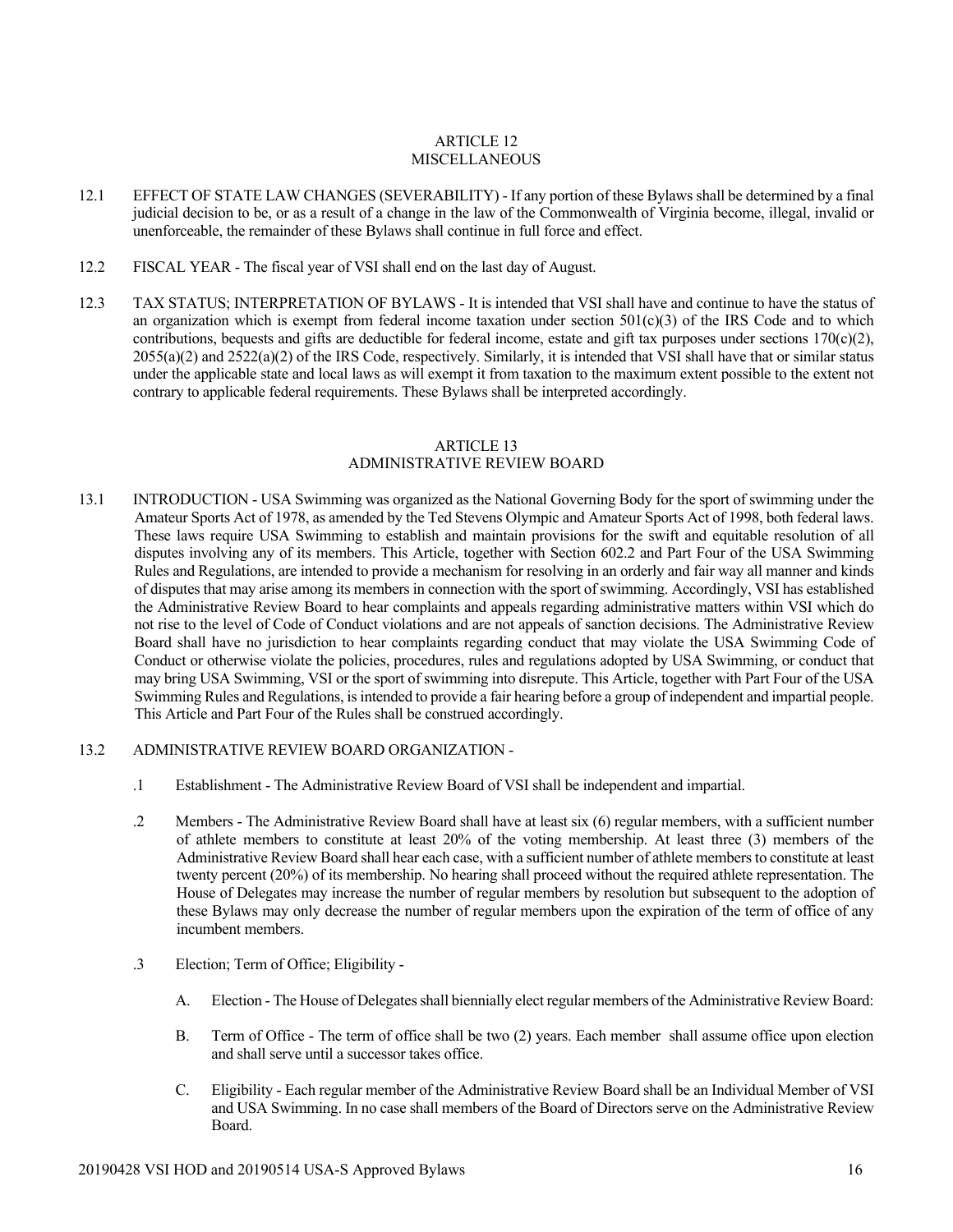- .4 Chair Elected by Board; Other Officers The Chair of the Administrative Review Board (the "Chair") who must be a regular member, shall be elected biennially by a majority vote of the regular members of the Administrative Review Board. The Chair shall biennially appoint a Vice-Chair and a Secretary of the Administrative Review Board, each of whom must be regular members.
- .5 Meetings- The Administrative Review Board shall meet for administrative purposes as necessary, to elect the Chair, to adopt rules and procedures and to conduct other business as may be helpful or necessary to achieve the purposes of the Administrative Review Board and efficiently exercise its duties and powers. Other meetings may be called by the Chair or any two regular members. When meeting for administrative purposes, Section 7.19 shall apply to the Administrative Review Board.
- .6 Participation Through Communications Equipment Members of the Administrative Review Board may participate in a meeting or hearing of the Administrative Review Board, and any hearing may be conducted, in whole or in part, through conference telephone or similar equipment by means of which all persons participating in the meeting can hear each other at the same time. Participation by these means shall constitute presence in person at such a meeting or hearing.
- .7 Quorum A quorum for any administrative meeting of the Administrative Review Board shall be fifty percent (50%) of its regular members.
- .8 Resignations Any regular member of the Administrative Review Board may resign by submitting a written resignation to the Chair, the General Chair or the Board of Directors specifying an effective date of the resignation. In the absence of a specified effective date, any such resignation shall take effect upon the appointment or election of a successor.
- .9 Determination of Vacancy or Incapacity The determination of when an office becomes vacant or an officer becomes incapacitated shall be in accordance with 6.9.
- .10 Substitutions for Member In the event that a regular member of the Administrative Review Board is unable or unwilling to promptly act for any reason, recuses herself or himself or is disqualified in any particular circumstance, the Chair (or, if the person so unable or unwilling to act or recused or disqualified is the Chair, the Vice-Chair; or failing that, the General Chair) shall appoint an alternate to act in the regular member's place in respect of that circumstance.

## 13.3 GENERAL -

- .1 Administrative Powers The Administrative Review Board shall have the powers and the duty to:
	- A. administer and conduct the affairs and achieve the purposes of the Administrative Review Board,
	- B. establish policies, procedures and guidelines,
	- C. elect the Chair,
	- D. call regular or special meetings of the Administrative Review Board,
	- E. retain attorneys, agents and independent contractors and employ those persons which the Administrative Review Board may determine are appropriate, necessary or helpful in the administration and conduct of its affairs, and
	- F. take such action as may otherwise be appropriate, necessary or helpful in the administration and conduct of its affairs, the achievement of its purposes and the efficient exercise of its duties and powers
	- G. dismiss a complaint without a hearing if it feels the VSI Policies and Procedures were applied appropriately.
- .2 Rule Making Powers- The Administrative Review Board shall have the power and the duty to promulgate reasonable rules and procedures consistent with the corporation laws of VSI with respect to any matter within its jurisdiction or appropriate, necessary or helpful in the administration and conduct of its affairs. Such rules and procedures shall have the same force and effect as if they had been adopted as part of these Bylaws.
- .3 Exercise of Powers and Decisions Except for authority and power granted to the Chair, the exercise of the authority and powers of the Administrative Review Board and the decision of matters which are the subject of a hearing shall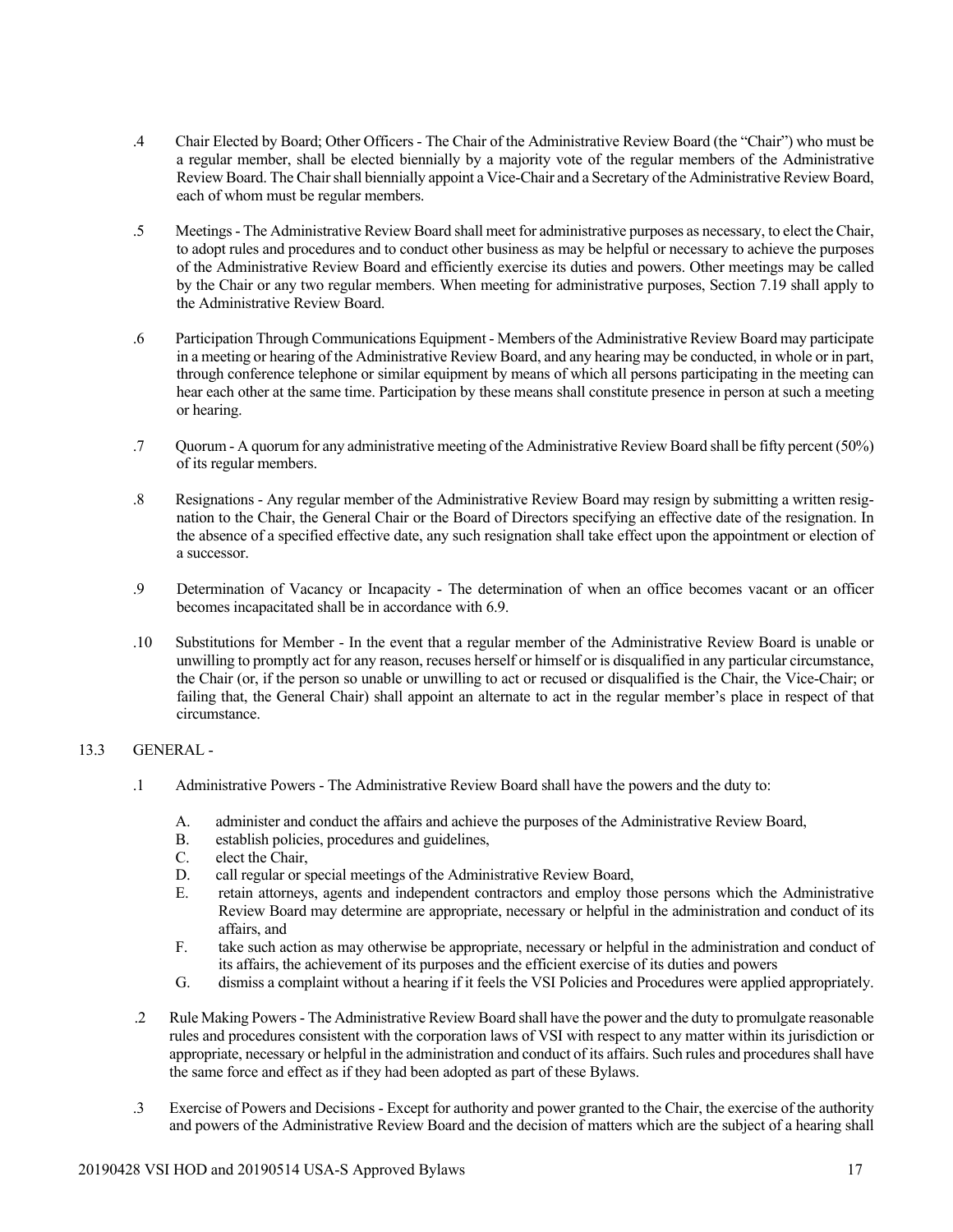be decided by a majority vote of the Administrative Review Board. The views of any dissenters shall be included in the record of the proceeding if requested by the dissenters. The exercise of the Administrative Review Board's authority and power shall be solely in its discretion and the interests of justice and the sport of swimming.

.4 Timeliness of Petition - The Administrative Review Board need not exercise its jurisdiction with respect to a complaint the subject matter of which occurred, or concerns or is founded on events which occurred, more than ninety (90) days prior to the date the complaint is received. A determination not to exercise its jurisdiction as a result of the untimeliness of a complaint may be made by the Chair alone and may be the subject of a request for rehearing and, thereafter, appeal to the Zone Board of Review pursuant to Part Four of the USA Swimming Rules and Regulations.

#### ARTICLE 14

## CONVENTIONS AND DEFINITIONS

#### 14.1 CONVENTIONS -

- .1 TERMS GENERALLY Whenever the context may require, any pronoun or official title shall include the corresponding masculine, feminine and neuter forms. The words "include", "includes" and "including" shall be deemed to be followed by the phrase "without limitation". The singular shall include the plural and the plural shall include the singular as the context may require. Where the context permits, the term "or" shall be interpreted as though it were "and/or". Captions have been used for convenience only and shall not be used in interpreting the Bylaws.
- .2 CAPITALIZED TITLES Capitalized titles, such as Secretary or Treasurer, when appearing alone shall refer to VSI positions and not to USA Swimming or another organization.
- .3 NOTICE DEEMED GIVEN; LAST KNOWN ADDRESS
	- A. Notice by Mail Notice given and other writings delivered by first class mail, postage prepaid, and addressed to the last known address shall be deemed given or delivered upon the postmark date for all purposes under these Bylaws.
	- B. Notice by Email Notice given and writings delivered by electronic mail to the last known email address shall be deemed given or delivered for all purposes under these Bylaws.
	- C. Last Known Mail or Email Address For all purposes under these Bylaws, the last known mail or email address of a member of VSI shall be the mail or email address on file with VSI or in SWIMS.
- .4 TIME PERIOD CONVENTION In computing time periods established by these Bylaws, the initial time period (days or hours) shall not be included but the last period shall be included.
- .5 WAIVER OF NOTICE CONVENTION Untimely or insufficient notice for any meeting held under the authority of these Bylaws shall be considered to have been waived if a member attends or participates in the meeting to which such notice referred or to which notice was lacking without, at the earliest opportunity, raising an objection of untimely or insufficient notice having been given for such meeting. If the member is a Group Member Representative, then the relevant Group Member shall be treated as having waived the untimely or insufficient notice to the same extent.
- 14.2 DEFINITIONS When used in these Bylaws, the following terms shall have the meanings indicated in this Section, and the definitions of such terms are equally applicable both to the singular and plural forms.
	- .1 ARTICLE a principal subdivision of these Bylaws.
	- .2 ARTICLES OF INCORPORATION the document filed with the Secretary of State of the Commonwealth of Virginia pursuant to which VSI was formed.
	- .3 ATHLETE REPRESENTATIVE an Athlete Member elected to represent athletes in the House of Delegates and on the Board of Directors.
	- .4 BOARD MEMBER a member of the Board of Directors, including the At-Large Board Members.